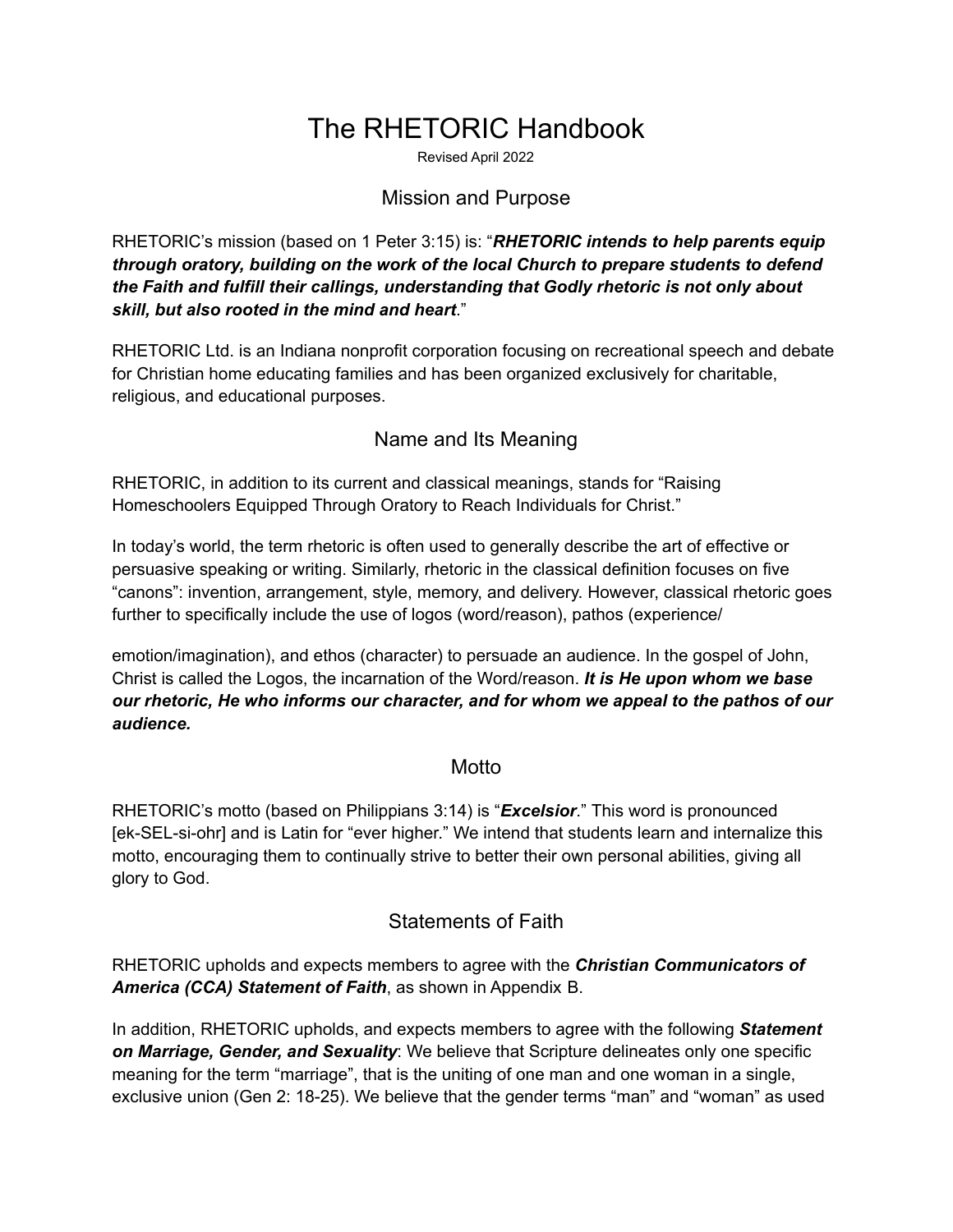in Scripture refer to biological sex, as determined by a person's chromosomes, and identified at birth by anatomy. We believe that God intends no intimate sexual activity to occur outside of a marriage between a man and a woman (1 Cor 6:18; 7:2-5; Heb 13:4) and that any sexual activity outside the bounds of such a marriage is sinful. We further believe that God offers redemption and restoration to all who confess and forsake their sin, seeking His mercy and forgiveness through Jesus Christ. (Acts 3:19-21; Rom 10:9-10; 1 Cor 6:9-11).

Finally, RHETORIC upholds, and expects members to agree with the following *Statement on Final Authority on Matters of Faith and Conduct*: The CCA Statement of Faith (at Appendix B) and the Statement on Marriage, Gender, and Sexuality (included above) do not exhaust the extent of our beliefs. The Bible itself is the source of all RHETORIC religious beliefs and standards. For purposes of RHETORIC's practice, policy, and discipline, our Board of Directors is RHETORIC's final interpretive authority on the Bible's meaning and application.

### Membership Requirements and Benefits

*Applicants for RHETORIC membership must meet the requirements for competition in CCA tournaments for the current school year. In addition, each applicant member family must have a competing member who will be at least age 13 by January 1 of the competition year* involved in RHETORIC. (Exceptions may be considered for families with younger students if/when the club is in need of increased membership.) Please note that students must be home-educated to participate in RHETORIC meetings and compete in CCA tournaments. See the current CCA definition of home education in Appendix C.

#### *Applicants for membership must, in writing, agree with the:*

- *Christian Communicators of America (CCA) Statement of Faith,*
- *RHETORIC Statement on Marriage, Gender, and Sexuality, and*
- *RHETORIC Statement on Final Authority on Matters of Faith and Conduct*

#### *as found in this RHETORIC Handbook and its appendices.*

#### *Applicants for membership must, in writing, agree to comply with all sections of this RHETORIC Handbook, including the foundational CCA documents found in the Appendices to this Handbook (and at [www.ccadebate.org](http://www.ccadebate.org/), if updated).*

Applicants for membership must confirm, in writing, that each student has the ability to perform in an age-appropriate classroom setting, sit quietly for an hour or more, attend lengthy events (tournaments), accept critique, respond to authority, and modify behavior based on feedback. *Any special needs or concerns must be fully disclosed and discussed with the Board during the application process.*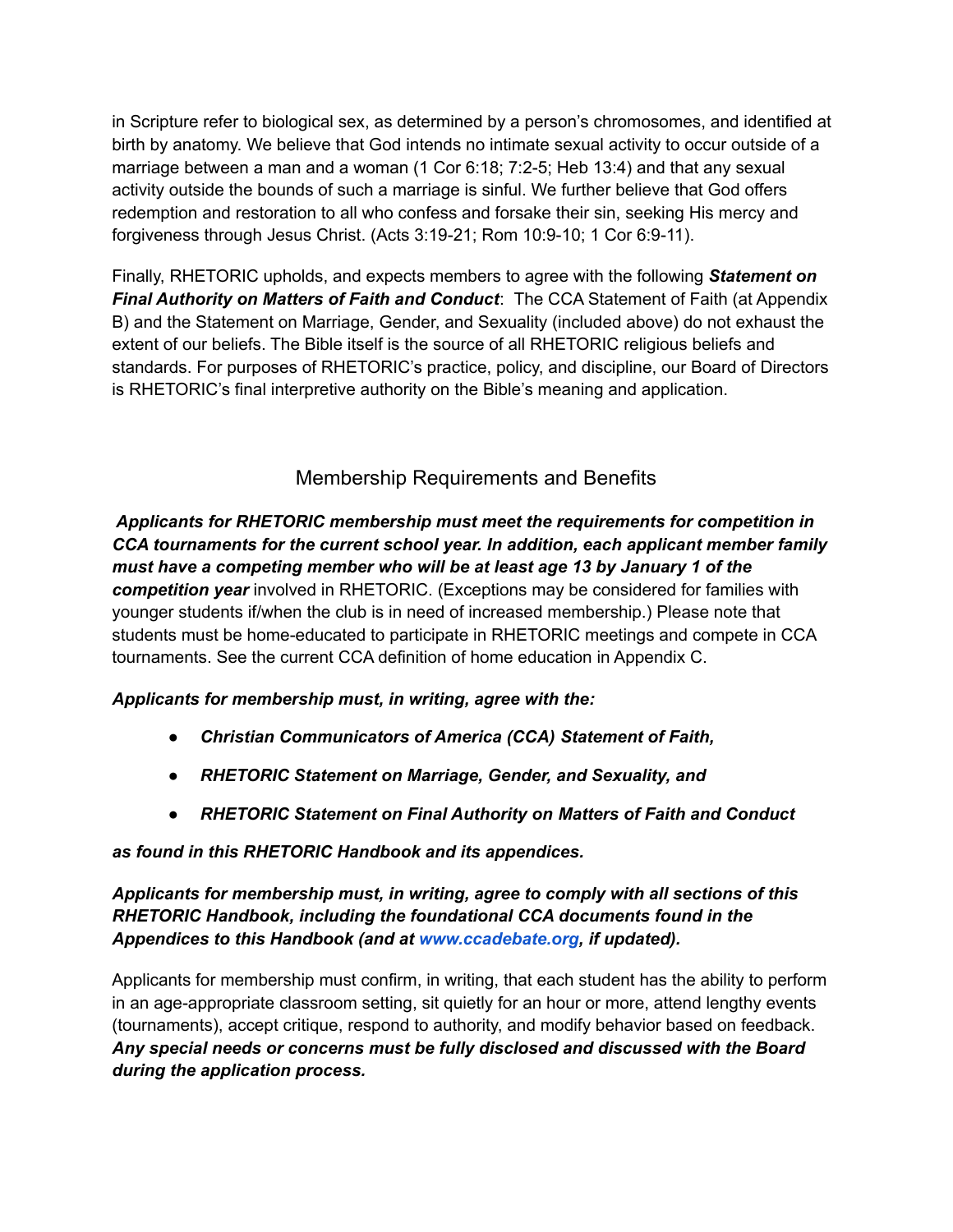*Applicants for membership must meet RHETORIC's Volunteer Requirements for both parents* (or one parent, if a single-parent household), as determined solely by the evaluation of the Board of Directors.

The Board of Directors will invite and select families for membership and is free to limit membership to keep program size manageable. In prioritizing new families for acceptance, the Board may consider whether the applicants have observed a tournament, the age of the oldest student in the family, the order in which applications are received, the desire/ability of parents in the family to fill open volunteer needs, and/or other factors.

Members will have access to all RHETORIC programs for which they qualify, agree in writing to terms, pay related fees, and meet requirements for on a continued basis.

Members do not have the right to vote on the selection of the Board of Directors. The Board may, however, request members to vote on certain issues from time to time.

### Volunteer Requirements

#### *Volunteers are charged with communicating (and not contradicting or adding to) RHETORIC's religious beliefs and standards, as well as instructing students in the application of these religious beliefs and standards to public speaking and daily life.*

In order to determine willingness and ability to instruct students according to RHETORIC's religious beliefs and standards, *prior to appointment/acceptance the Board of Directors will evaluate each volunteer. This evaluation will include an in-person meeting with at least one Director and one other club member, as well as a formal background check*. Each prospective volunteer must provide Social Security number and contact information for input into an outside provider's system for this one-time background check.

In areas where the club's leadership needs cannot be met by member parent volunteers, RHETORIC may appoint non-member adult volunteers. These non-member adult volunteers will be selected solely at the discretion of the RHETORIC Board of Directors. Non-parent adult volunteers must, in writing, agree with all portions of the CCA and RHETORIC statements of faith, as well as agree to comply with all sections of this RHETORIC Handbook, including all requirements noted in the preceding two paragraphs.

### Student Membership Categories

Varsity students must be at least 13 and no older than 18 by January 1 of the competition year and must not have graduated from high school. Varsity competitors may select from a diverse group of interpretive, limited preparation (including apologetics), and public address events, but are limited to competition in three speech events per tournament, two events if age 13.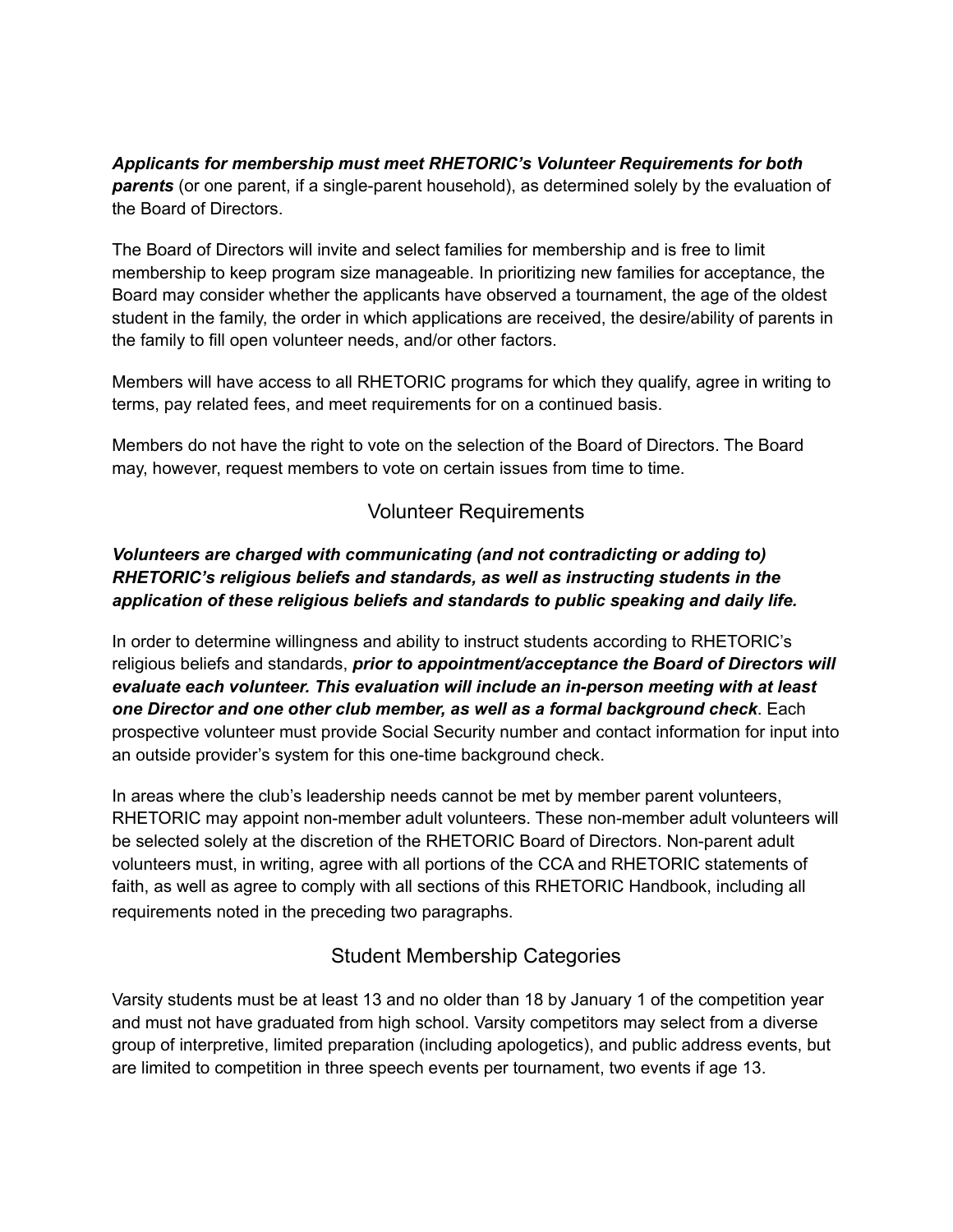Varsity students who have sufficient experience in CCA speech instruction and competition may also participate in team policy debate. (Determination of sufficient experience is made by the Speech and Debate Directors, but typically involves at least one year of CCA speech with competition experience in public address and as much experience in Impromptu as possible, including competition where eligible. Previous involvement in debate camp, flowing of debate rounds during tournaments, and year-end "fun debates" is highly encouraged. New members with non-CCA speech experience who are entering their junior or senior year of high school may be considered for debate on a case by case basis.)

Junior Varsity students must be at least 9 and no older than 12 by January 1 of the competition year. Junior Varsity competitors may prepare for two individual events per tournament season but are limited to competition in one event per tournament. Junior Varsity competitors focus on interpretive presentations and/or informative speeches. Older Junior Varsity students may practice Impromptu and other Varsity-level skills at club, as the Coaching Team deems appropriate.

Junior students must be at least 5 and no older than 8 by January 1 of the competition year. Junior competitors prepare for one individual event per tournament season. Juniors focus on interpretive presentations of stories or poetry. (Note that the Junior Coaching Team may request that very young students wait a year before entering the class, based on individual readiness and class size.)

### Summer Debate Camp

*All Varsity students planning to attend fall Debate instruction are required to attend a two-day Debate Camp held on a Friday and Saturday during late summer*. Varsity students not planning to attend fall Debate instruction and/or any parents are welcome to attend as well. Older Junior Varsity students may attend by invitation.

The Debate Camp will inform participants on the basics of logic, stock issues, affirmative case construction, argumentation, speech and delivery, speaker responsibilities, and research. Opportunities will be provided for students to practice some of the skills learned.

### Curriculum Overview

During the fall semester, RHETORIC Coaches will provide speech and debate instruction at club to prepare students for the CCA events offered. Coaches may give assignments and/or recommended progress benchmarks based on topics covered. Certain assignments will be expected to be completed by a due date, depending on the level of the student and the area(s) of club in which he is receiving instruction. Assignments and/or recommendations will be available on the Weekly Update and/or the website. During the spring semester, students at all levels will continue to practice and polish their competition piece(s). Spring semester workload will vary in scope for Varsity students, depending on competition events selected (and whether those events necessitate continuing research).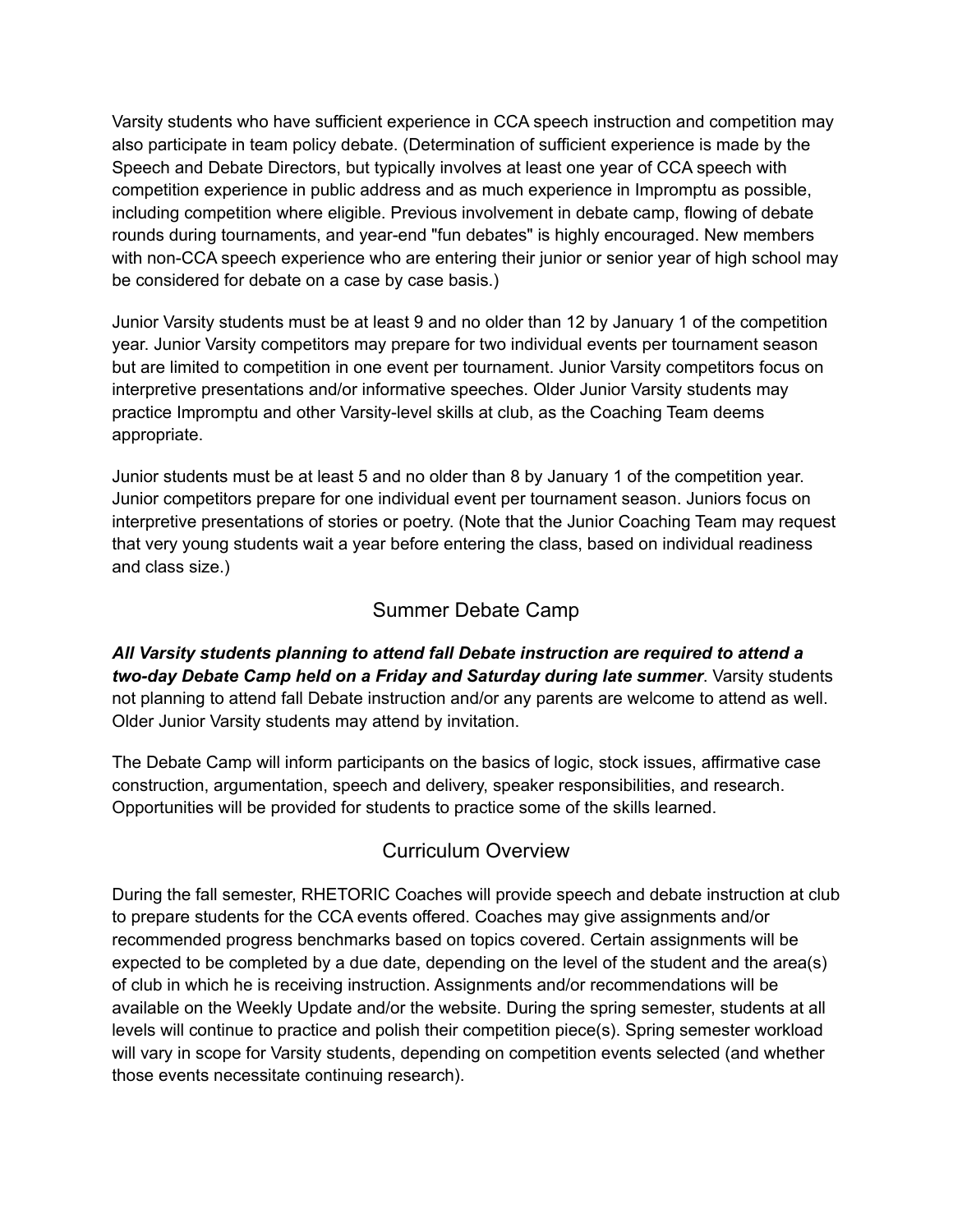We strongly encourage parents to incorporate RHETORIC assignments into their curriculum plan as opposed to expecting their students to add these assignments "on top" of an already full load. We encourage you to allow your students' prepared public address speeches to replace some writing assignments in your curriculum. Also, depending on the events selected, Varsity students may choose to do more extensive research on apologetics, current events and economic issues, or national policy. Our Board encourages you to allow this work to reduce a portion of their load in research writing, theology, or government courses, as you deem appropriate. Students will also be required to memorize their speeches, so it is recommended that time be allotted in schedules for memorization purposes.

Also, please note that, while research and writing skills are necessary skills for success in speech and debate, and while participation in our club is likely to improve students' abilities in these areas, our club does not provide comprehensive instruction in these skills. Parents should expect to utilize an appropriate writing curriculum at home. *While club coaches provide assistance and feedback throughout the club year, parents are expected to provide initial proofreading of and feedback on their students' speech outlines and first drafts.*

Role of Member Parent Volunteers in Club Meetings

*At least one parent from each family will be asked to serve in a teaching, feedback, or support role during club nights.* As specific areas of service may vary due to club needs on a particular evening, parent flexibility and understanding during club meetings is appreciated.

In addition to serving as a volunteer, one parent from each family is required to attend the Varsity Speech parent/student instruction (during fall semester club meetings), unless requested to serve/attend elsewhere by the Board. Although we use the term "Coach" to denote the lead instructors in our club, it is truly each parent who will be coaching their student at home. It is imperative that you learn along with your student so that you will be prepared to assist them during the week.

When there are times a parent is at club and is not needed for a time, we will do our best to communicate that and provide a separate area where parents may have fellowship or work/read. However, *parents who are assisting and/or learning what is being taught in order to coach their own children must be engaged* and not working/chatting/etc. while present in student learning areas.

Families with children too young to meet student membership requirements should plan for one parent to attend club with the older children and one parent to remain at home with the younger children. (At times, space may allow the second parent to bring the younger children and remain with them in the nursery and/or trade off with the first parent, if desired. However, the nursery is often needed as a practice room, especially during the second semester.)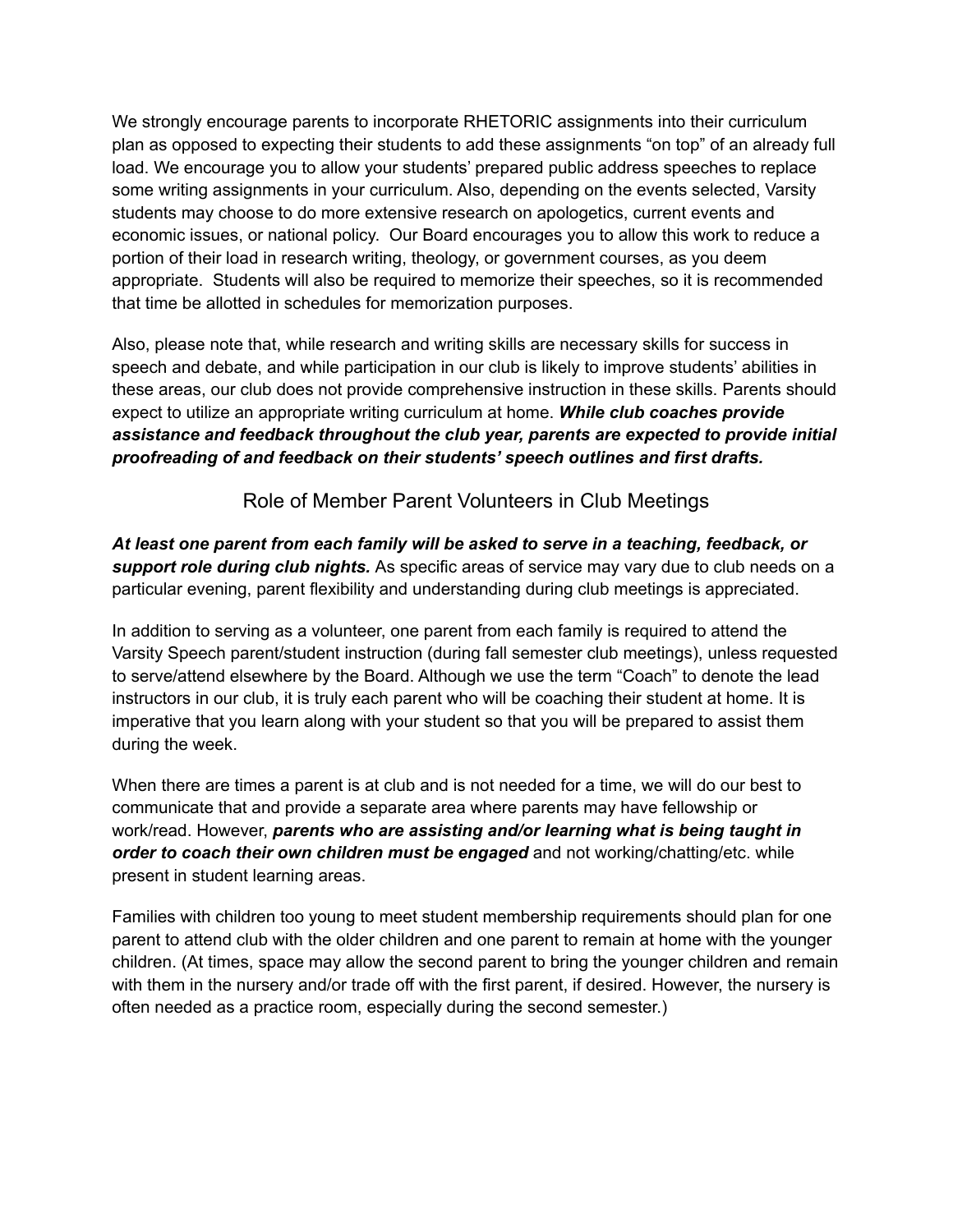### Club Notebook Policy

All students must prepare a 3-ring notebook for RHETORIC use, and *parents must ensure that all students bring their notebooks to club each week. All Coaches and parent volunteers are asked to instruct students to write down feedback or instructions they receive.* Not only will this help parents to coach at home, it will also build an important skill and responsibility level in the students.

### Club Participation Policy

RHETORIC has been established to function as a family activity. It is the goal of the Directors to build a strong community of families who learn together and challenge and encourage each other, to the glory of God -- upholding our motto, Excelsior ("ever higher").

#### *RHETORIC is a parent-run club. At least one parent from each family will be required (and both parents will be strongly encouraged) to serve on at least one speech, debate, tournament, administrative, facility, party or other team throughout the year. General duties and resources for each team/position will be provided by the Directors.*

Each Varsity, Junior Varsity, and Junior student, as well as at least one parent from each member family, is required to be in attendance at all club meetings. While both parents are always welcome and appreciated, there will be certain times during the year when we will let you know that both parents are especially desired at a club meeting, if available. Attendance sign-in will occur at all meetings.

Total absences (including illness) may not exceed four per semester. Notification of absences must be submitted to the Board email address prior to the club meeting so that the Coaches can plan club activities accordingly. Although illness and emergency may require last-minute notification, *generally the Board should be informed of planned absences no later than two weeks in advance*. When considering planned absences for your family (vacation, etc.) *please ensure that you keep some absences available for unexpected illness or emergency*.

If a student or a parent team (parents may alternate attendance) exceeds four absences per semester or has absences about which the Board was not properly notified, they will be put on probation. If attendance continues to be a problem, the Board may revoke family club participation. The Board reserves the right to make exceptions to this requirement on a case-by-case basis (such as serious chronic illness).

Certain planned exceptions to the club participation policy may be granted to an experienced Varsity student at the Board's discretion, after considering whether: (1) the student has received training at the Varsity level for at least two years and is approved by the speech and/or debate director due to both proficiency and maturity, (2) the family has proven themselves faithful to RHETORIC, (3) the Board believes the parents have been equipped to take on more coaching responsibilities for their own students, and (4) the student has a legitimate conflict and an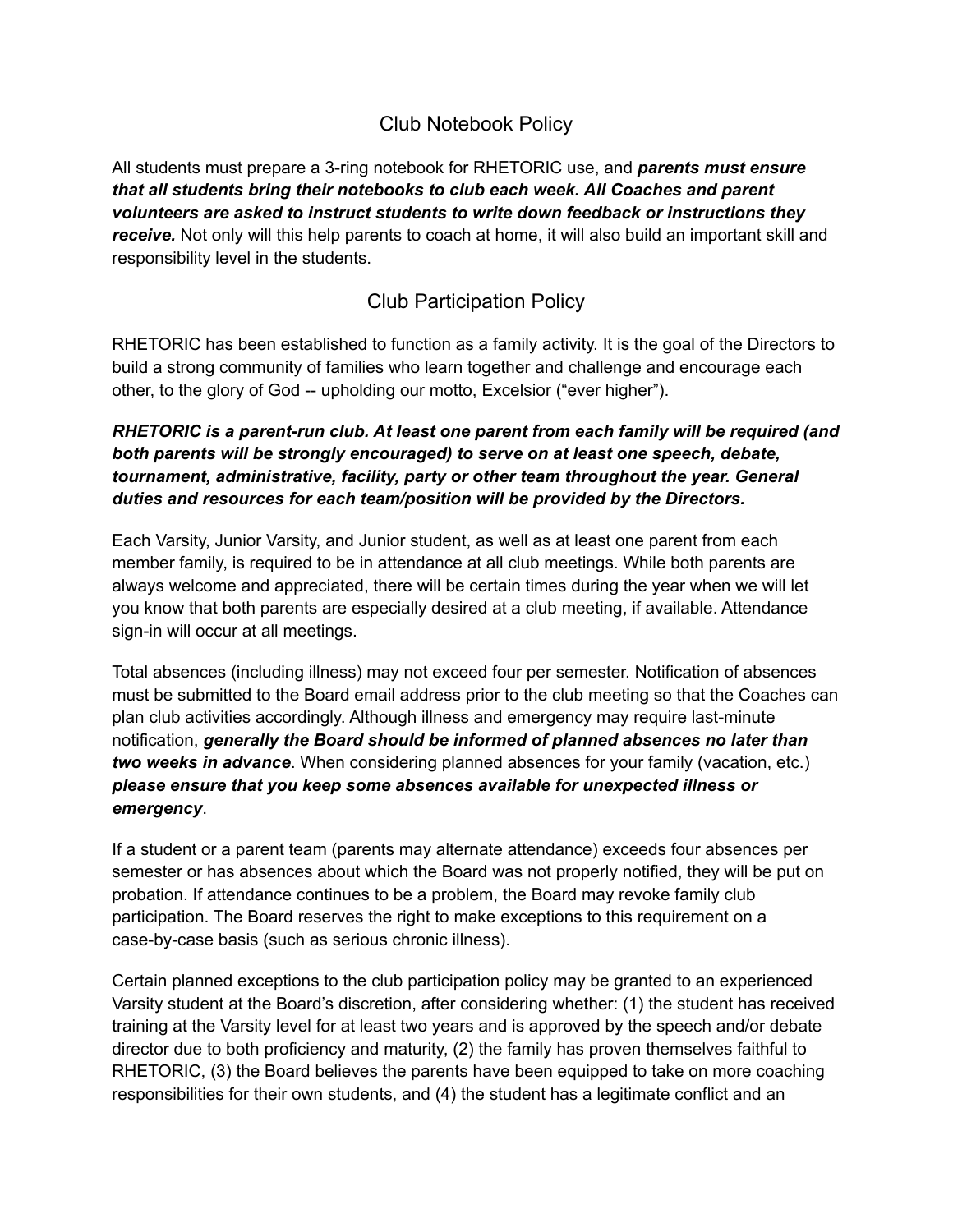approved plan for meeting the requirements of the competition events to be attempted. Planned student exceptions to the Club Participation Policy do not exempt the student from any other requirements in this Handbook (and do not exempt the parents from the Club Participation Policy on nights the student does not attend). If a planned and approved absence is no longer needed, the change must be communicated well in advance.

Satellite family status may be granted at the Board's discretion, after considering whether: (1) the family has proven themselves faithful to RHETORIC, (2) the Board believes the parents have been equipped to take on more coaching responsibilities for their own students, (3) the family moves a distance from RHETORIC's regular meeting place which makes weeknight attendance unreasonable, and (4) the family is able to commit to the club's Summer Debate Camp (if applicable) and the club's Tournament Participation Policy. Satellite family status is subject to all club rules and fees detailed in this Handbook, with the exception of the "Role of Member Parent Volunteers in Club Meetings" section and the preceding paragraphs of this section. While club night attendance is not required for a satellite family, it is allowed periodically with advance notice. Coaches may choose to provide remote opportunities for students from the satellite family but are not in any way obligated to do so.

#### Tournament Participation Policy

*All Varsity students competing in Debate must participate in the Debate Round Robin (practice tournament) and compete at a minimum of two tournaments. All Varsity students competing in Speech must participate in the Speech Round Robin (Practice Tournament) and compete at a minimum of one tournament.* All Varsity Speech-only students competing in the Impromptu event must also compete in at least one additional event, either prepared or limited preparation, excepting unusual circumstances approved in advance by the Speech Director. All first-year Varsity Speech-only students must prepare a public address and/or interpretation and spend one year practicing Varsity-level Impromptu prior to attempting other limited prep events in competition (i.e. News Analysis, Extemporaneous Apologetics), excepting unusual circumstances approved in advance by the Lead Varsity Coach. *All Junior Varsity students must participate in the Speech Round Robin (Practice Tournament) and compete at a minimum of one tournament. All Juniors must participate in the Speech Round Robin* and may choose whether or not to compete at tournament(s).

*Both parents from each member family are required to assist with the club Round Robin(s) (Practice Tournament).* The Speech Round Robin (Practice Tournament) is required for both parents of each family with a Speech competitor and is typically held on a Monday evening in January with as early as a *6:00 start time* and an extended end time. The Debate Round Robin (required for at least one parent of each family with a Debate competitor) is typically held on a Saturday in January and lasts until early evening.

*In addition, both parents from each member family are required to assist with the Indiana tournament hosted by RHETORIC,* held in April in recent years. However, tournament dates and locations are NOT fixed from year to year and are determined annually in coordination with the entire league and announced in November. Regardless of the date of the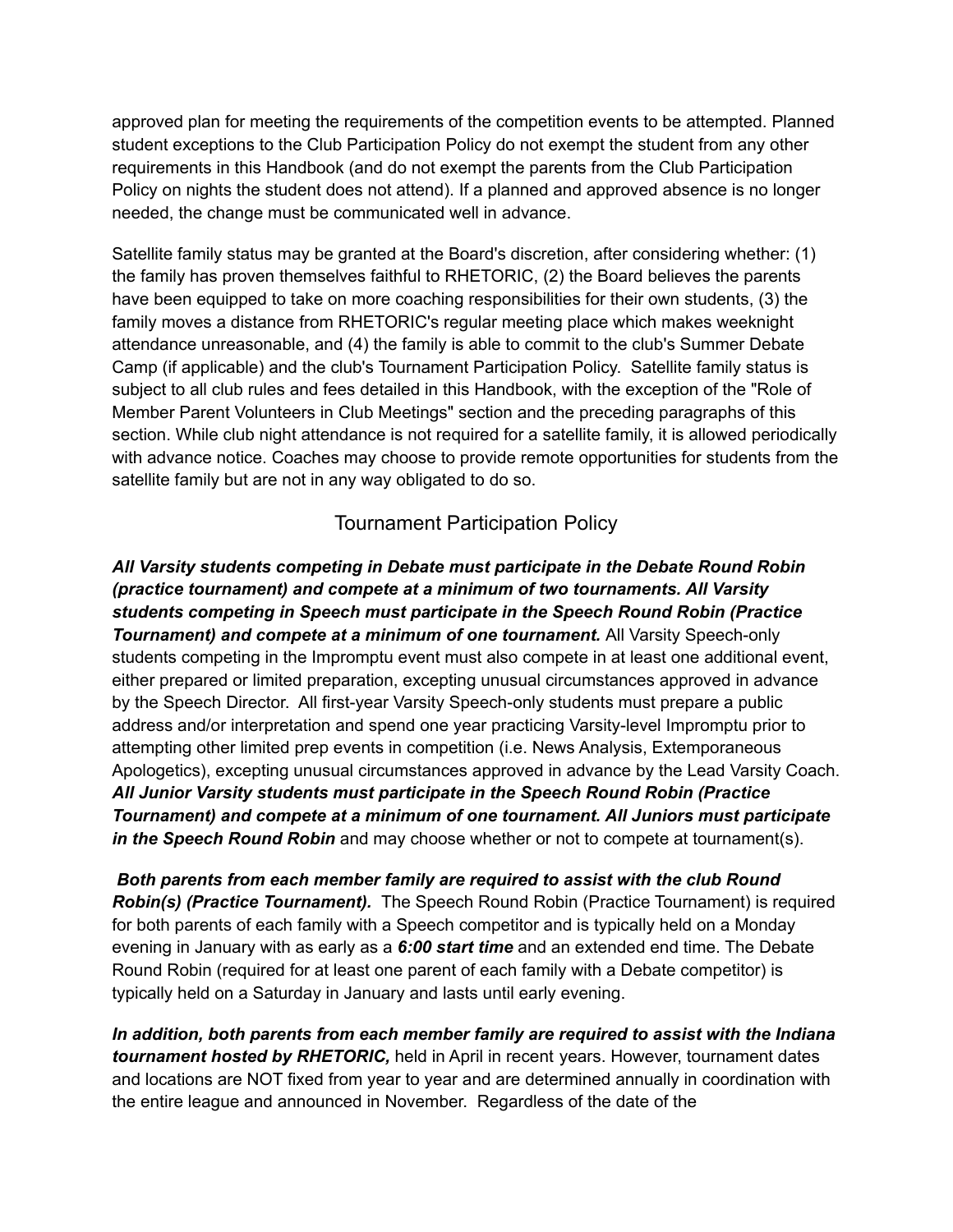RHETORIC-hosted tournament, all RHETORIC parents are required to participate. Please plan well in advance to ensure your ability to request absence from work or other commitment. *Both parents are expected to be present for the entire day and evening on both Friday and Saturday of the RHETORIC-hosted tournament, regardless of the involvement of their students.*

*For non-RHETORIC-hosted tournaments, one parent per two debate competitors and/or one parent per speech competitor must judge for the entirety of the tournament, with a maximum of two parent judges per family.* At tournament registration, individual tournament rules will indicate whether one parent may serve as both a debate judge and an IE judge. In lieu of a parent, the family may provide an alternate adult to judge for the entirety of the tournament (or for the portion of time the parent will be absent). Note that the rules do allow a debate-only student to attend *without* a parent as the second debater under his/her debate partner's parent judge. *Any exceptions to parent judge requirements are at the discretion of the tournament director from the hosting club and may vary based on judge pool needs of the particular tournament, distance traveling, extra service offered by attending parent, etc.*

Including the RHETORIC-hosted tournament, RHETORIC will be invited to a total of four tournaments during the competition year, typically one per month in February, March, April, and May at locations throughout the Midwest. It is strongly encouraged that all RHETORIC families consider attending more than the required tournaments. Significant growth often occurs at additional tournaments undertaken within the same season. In addition, please note that experience has shown that participating in fewer than three tournaments during the first year of Debate can limit a student's ability to fully grasp policy debate techniques even after significant preparation efforts.

Prayerful consideration should be exercised in the selection of tournament(s) and event(s) for registration. *Tournament registration is a serious commitment* for both students and parents and demands even more from the hosting club and tournament director in terms of planning and logistics. *Withdrawal from or changing of tournament events once registration has closed is not acceptable except under emergency situations or other extreme situations approved by the tournament director.*

Club Night Schedule Expectations

*Please plan to arrive no later than 6:20 pm*, hang up coats, sign in, and be seated for opening prayer. *Prayer will begin promptly at 6:25 pm*, after which students and parents will immediately proceed to their various instruction or practice rooms.

*Club instruction and activities will dismiss promptly at 8:30 pm. We strongly encourage* (but do not require) *families to stay after club weekly for 15-30 minutes of informal fellowship* in the Fellowship Hall. It is our desire that all parents and students use at least some of this time to get to know someone new, building and strengthening our community. *All families are asked to exit the building by 9:00 pm*.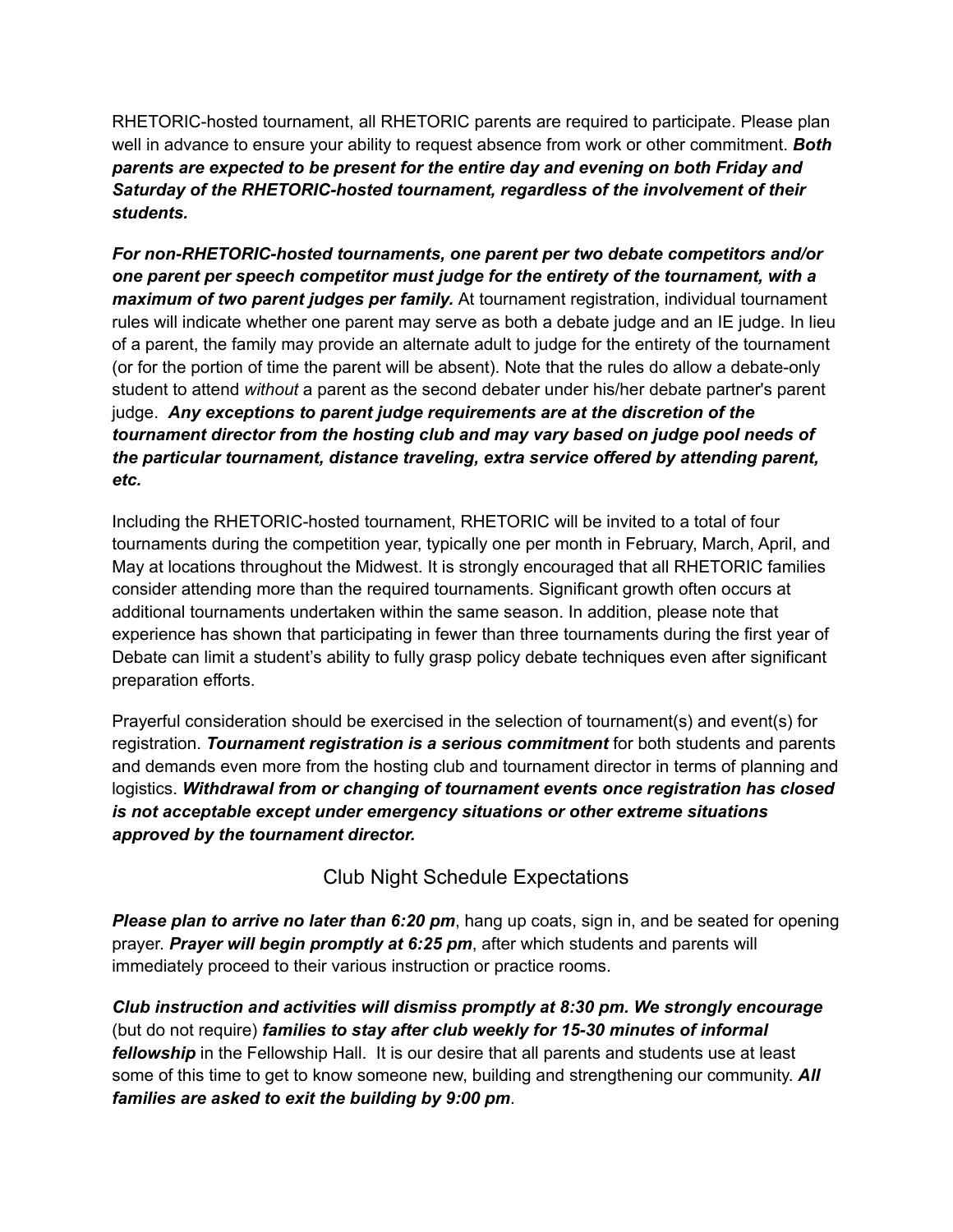### Health Policy

Members should not attend club meetings or functions within 24 hours of experiencing the following symptoms:

- Fever
- Vomiting or diarrhea
- Nasal discharge that is not clear (especially in younger children)
- Any condition that is questionable, unless advised by your physician that it is not or is no longer contagious

Allergies (food or otherwise) are the responsibility of the member student and/or parent. Please ensure that a parent is present during any club meal or snack time if you are unsure about your child's safety in eating any food that may be offered.

# Dress Code

In an effort to accustom our students to choosing and wearing appropriate business attire, as well as to underscore the type of behavior expected during club meetings, RHETORIC members are required to adhere to a "business casual" dress code during club meetings. Please ensure that your attire would be suitable to wear to work and adhere to the following:

- Boys: Dress pants, khakis (no cargo pants), or dark denim pants (dress jeans), with a collared shirt or sweater (no writing). Cleanly shaven or with neatly groomed facial hair. Closed-toed, leather-type shoes (no athletic/tennis shoes, including Vans or Converse.)
- Girls: Dress pants, skirts or dresses that touch the kneecap, khakis (no cargo pants), or dark denim pants (dress jeans). Leggings may be worn only under skirts or dresses that touch the kneecap. Modestly cut and modestly fitted shirt, blouse, and/or sweater (no writing). No midriff or undergarments visible. No flip-flops, athletic/tennis shoes, including Vans or Converse. Moderate jewelry and hairstyles.
- Both: Clothing or hairstyle that does not present the individual as the opposite gender. Hair neatly groomed and not covering the eyes. Hats appropriate to business attire may be worn but are to be removed once the meeting starts (at prayer) and may not be put back on until after the meeting is over and students are dismissed.

This dress code is comparable with that of other CCA clubs in our area. We ask that parents adhere to the dress code for club meetings, as well.

In addition, CCA has established a professional dress code required for tournaments (found in Appendix A). We refer to this as "tournament attire" -- please note that it differs from RHETORIC business casual in several ways, including skirt length. This dress code is in effect for the entire time a student is on-site at a tournament. *RHETORIC will periodically require tournament attire for debate practice rounds, round robins, and practice tournaments beginning in January.*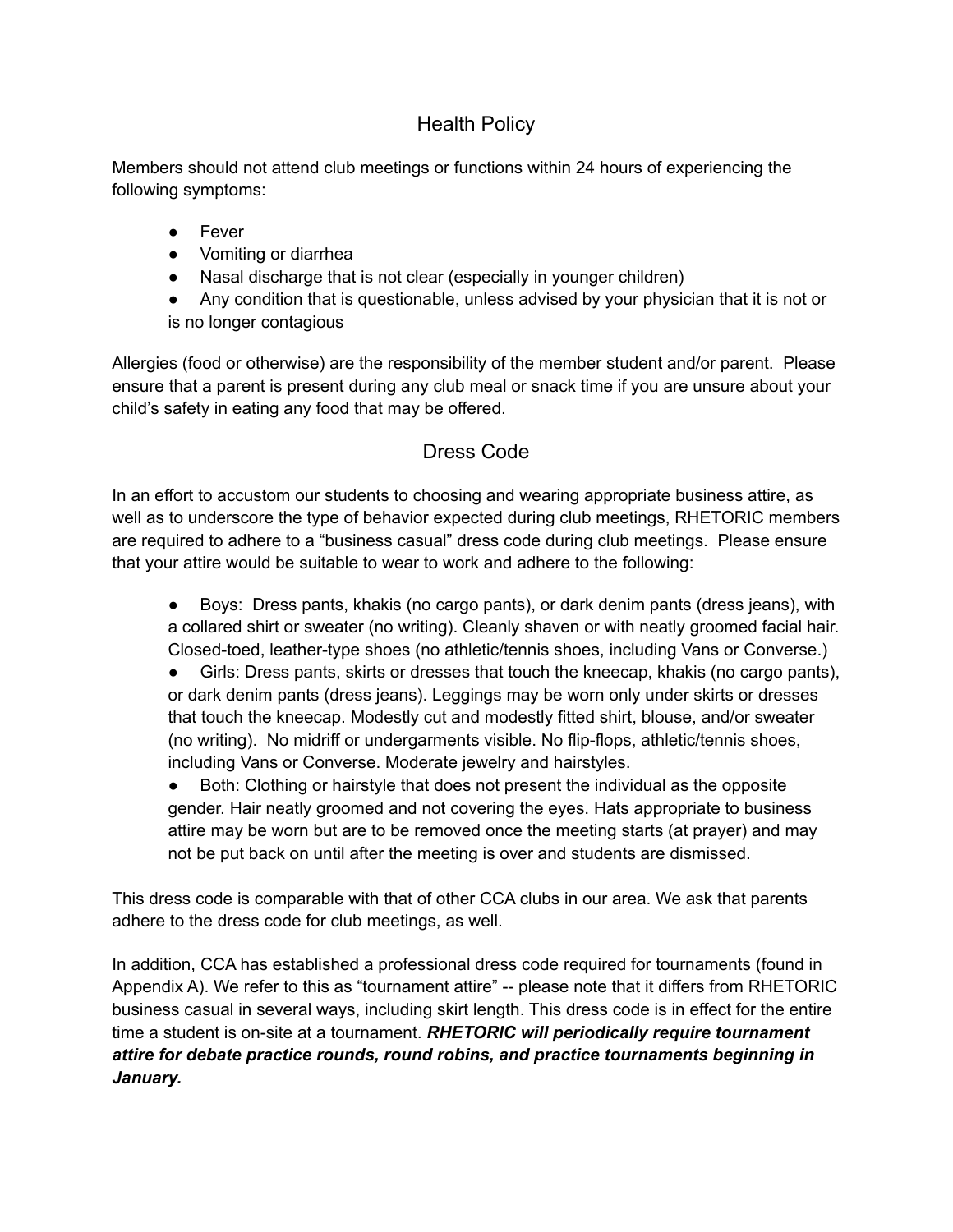*"Casual nights" will also be scheduled regularly during club meetings (approximately monthly), although modesty will still be expected.* (Please do not wear excessively tight clothing, shorts shorter than the fingertips, spaghetti straps, low cut shirts, etc. If skirt length falls above the knee, please wear leggings or shorts underneath.)

# Facility Use Policy

Meetings will be held at First Baptist Church, 680 N Indiana Street, Mooresville, IN 46158. This church has graciously allowed us to use their facilities. We are not affiliated with the church, so please do not call the church with questions about RHETORIC meetings, tournaments, or other activities. Please direct any questions or concerns regarding the facility to RHETORIC's Administrative Board.

It is our responsibility and intention to leave the facility as we found it (or better). All RHETORIC members are required to treat the facility with the utmost of care and respect. RHETORIC's Facility Team will be in charge of setting up and returning all facility items to their original state after all activities held at the church. Older students are encouraged to assist with the facility clean-up.

Please respect the facility by keeping all food items in the designated snack area. Liquids other than water are not to be brought into the classrooms.

In the event that any damage occurs to the facility or items within the facility, it MUST be reported to RHETORIC's Administrative Board before leaving the facility. Families are responsible to pay for repairs of damage caused (even inadvertently) by their family member.

RHETORIC members are to enter and exit the facility through the double doors under the carport and are to remain in the areas of the facility assigned to our use. Under no circumstances are students to enter other areas of the facility. *During the optional 30-minute informal fellowship time following scheduled club activities, ALL students and parents will be required to remain in the Fellowship Hall or in the immediately adjacent hallway, within view – NOT in classrooms or other areas of the church.*

It is RHETORIC's goal to do our best to have at least two supervisory adults (or three, if two of them are a husband and wife) present in each classroom with students. Please assist us in meeting this goal if an assigned adult needs to step out or is unable to attend.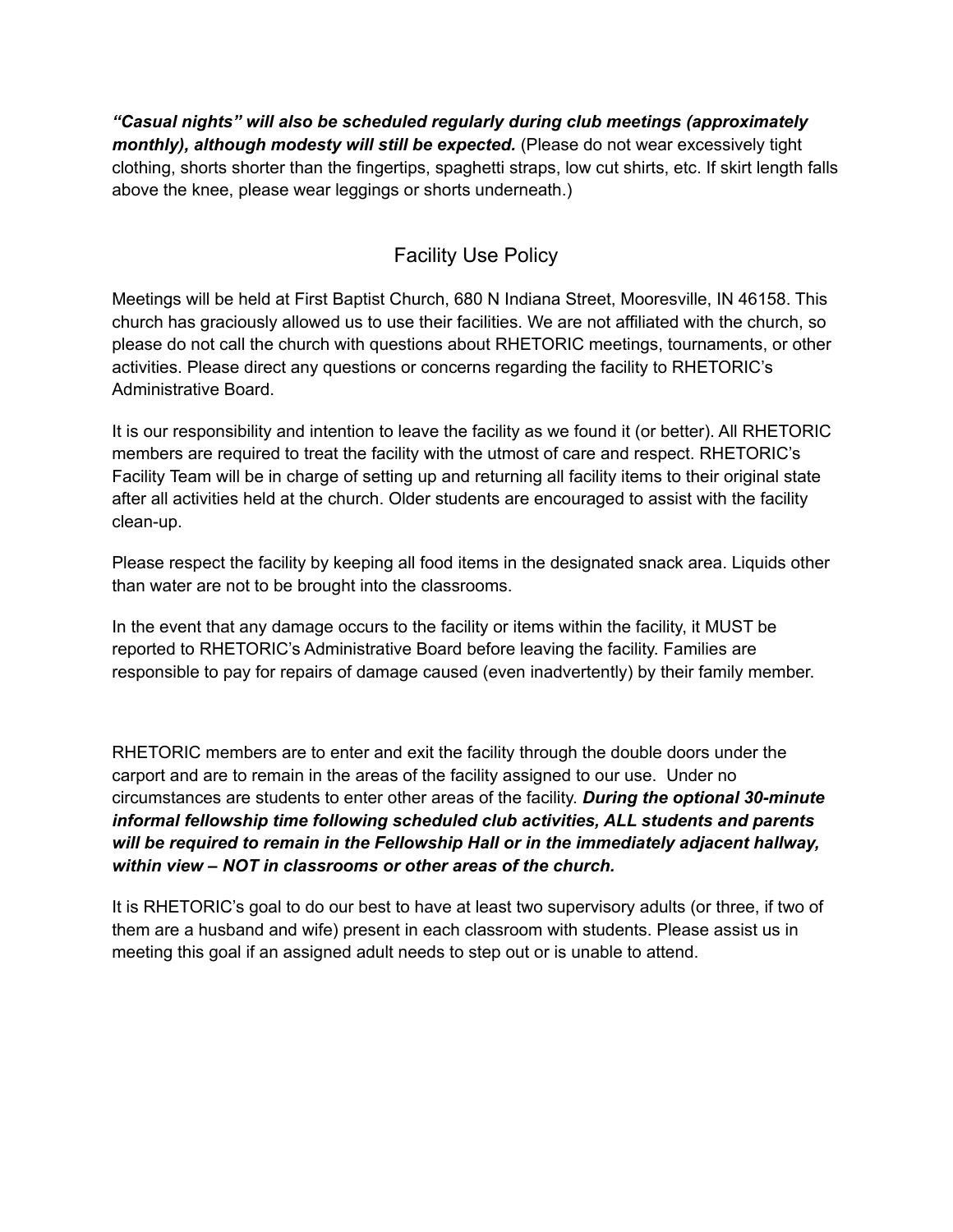### Conduct and Conflict Resolution Policy

Students are expected to follow all requirements of the RHETORIC Handbook (including the

CCA Code of Conduct in Appendix A). As noted in Appendix A, CCA requires that language be wholesome and Christ-honoring, and that participants treat one another with respect. Based on Board interpretation of this rule, as well as the desire for club meetings to be a welcoming place for all involved, RHETORIC also requires that romantic or flirtatious conversation or behaviors between unmarried individuals not occur at club functions.

The Board has established the following discipline process (based on Matthew 18:15-16) for violations of any of the above-noted requirements:

1. Coach addresses issue with student during evening of occurrence, or upon realization of a pattern of minor negative behavior.

2. Coach addresses issue with parent at second offense (or first significant offense) and documents discussion.

3. If repeated, Coach and one Director address issue with parent and document discussion.

4. If not resolved, full Board determines how to address the situation and documents discussion and resolution.

It is our hope that most discipline will be encouraging and well received by the students. It is not our intention for Coaches to share with the Board small issues that are simply resolved with a student or parent. If, however, the above four-step process has been followed and resolution has not been reached, the Board may terminate membership of any individual or family.

Beyond the scope of discipline issues, *parents and students are requested to promptly follow Matthew 18 principles regarding any areas of conflict or concern regarding club*. It is our desire that RHETORIC be a community where concerns are dealt with honestly and in a loving manner, that we may be of one mind.

# Board of Directors

Four to six Directors lead RHETORIC and serve as officers of the corporation. Their roles are all equal, and their terms of office are perpetual until resignation or removal. The current Directors will select additional Directors as needed. Spouses of the Directors serve as Board Advisors.

Administrative Directors and the Fiduciary Director run the "business" of the club, while Speech and Debate Directors set instructional goals for their respective areas and provide high-level guidance and mentoring of their Coaching Teams (the Directors are not the primary Coaches/instructors). *Questions and concerns not directly involving a speaking activity (or personal issue with a Coach) should always be brought to an Administrative Director.*

The Board will assign certain responsibilities to other non-Directors, as necessary.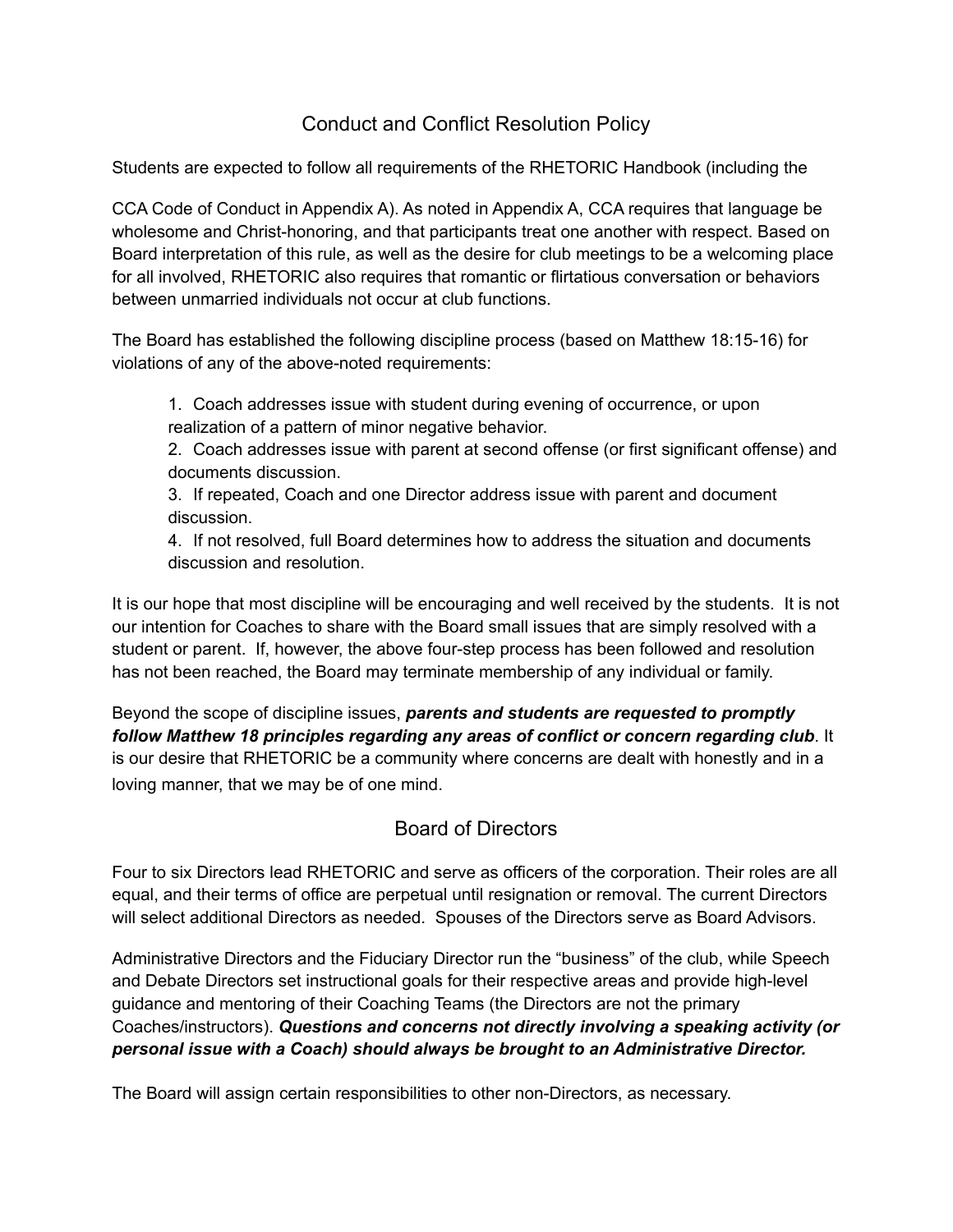#### Financial and Legal Concerns

Financial records are maintained by the Fiduciary Director (the statutory agent for the corporation). Financial statements are available to members and donors upon request.

RHETORIC is structured as a nonprofit organization following the guidelines under section 501(c)(3) of the Internal Revenue Code. As such, donations to RHETORIC may be tax-deductible. (Consult your tax advisor.) Regular membership fees are not tax-deductible. Members may feel free to provide information to interested parties about donating to our club but must communicate that such donations cannot be directed toward a particular student or group of students.

We will not as an organization attempt to influence legislation or endorse any candidates for political office. Any such activities that may take place involving our members are not to be part of club meetings or club communications. Although a student's individual speech in a recreational competition setting does not equate to intervention in any political campaign, compliance with 501(c)(3) statutes will be fully ensured by requiring that students' speeches not favor or oppose a specific candidate or group of candidates for office.

#### Membership Fees

*RHETORIC charges a per-family fee of up to \$150 per year*. This fee covers liability insurance, website costs, legal and financial costs, awards, general teaching supplies, and miscellaneous expenses. The first portion of the family fee is due and payable with family application due by a date set by the Board, typically no later than June 1. This deposit will be refunded if initial application is not approved**.** The balance (evaluated annually, based on how many families are accepted for club membership) will be due and payable by September 15.

In accordance with RHETORIC's Volunteer Requirements, RHETORIC requires all new parent applicants (as well as all returning parent applicants who joined RHETORIC prior to this requirement) to undergo a formal background check. *The cost of background checks will be the responsibility of each member family* (estimated at \$15 per parent).

*New students will need to purchase a forensic notebook in order to participate in an interpretative event*. The notebooks required by the league cost approximately \$5-10 each, due and payable by December 1.

Only checks will be accepted, payable to RHETORIC Ltd. Once membership has been granted, fees are not refundable, even in cases of membership termination.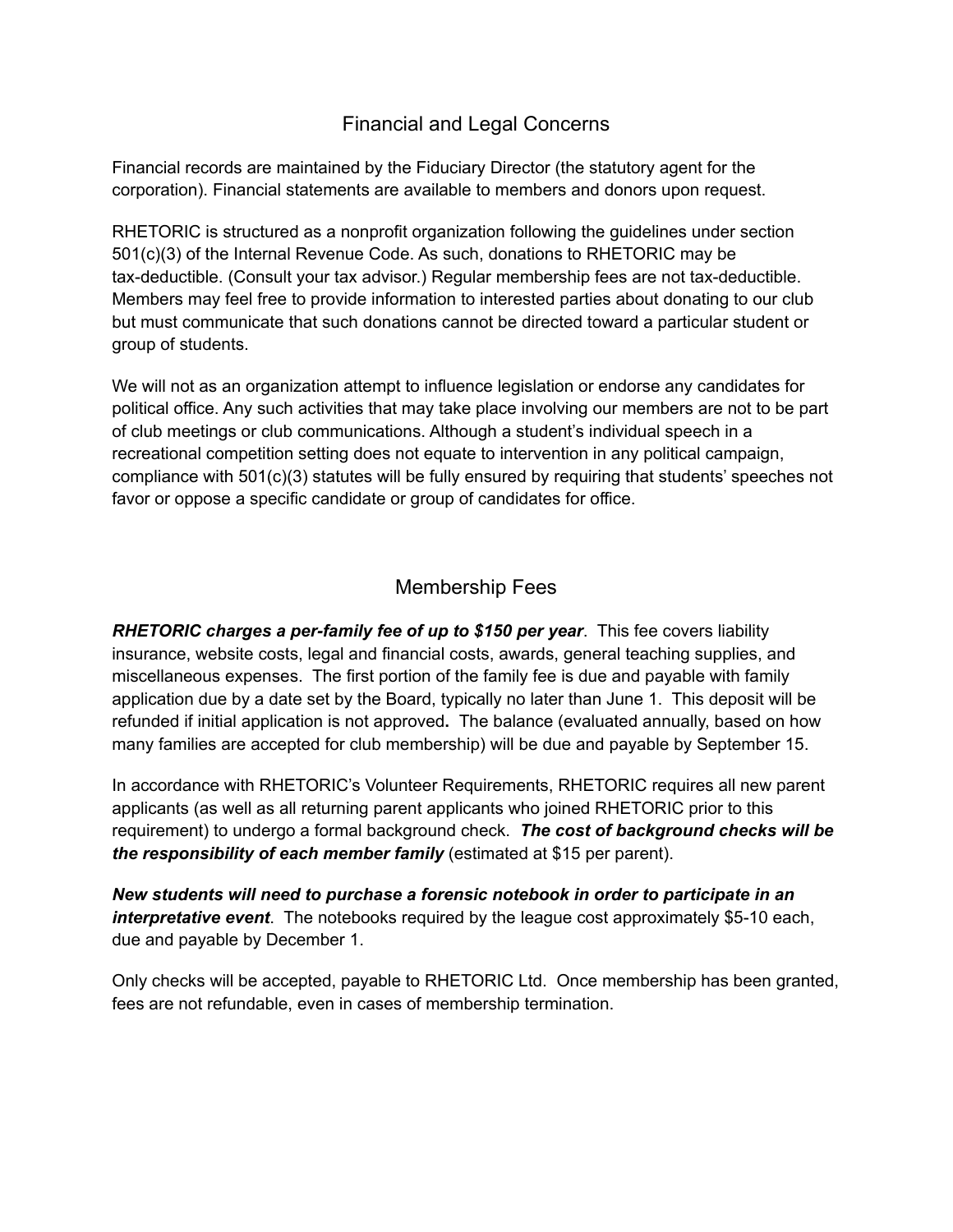*All tournament registrations and fees will be the responsibility of each individual RHETORIC member family*. These fees vary and will be payable to the individual tournaments upon family registration in the spring. In the past, the tournament fee for a Varsity student has been \$35 for Debate (if applicable), plus \$30 for the student's first Speech event, plus \$5 for each additional Speech event. The tournament fee for a Junior Varsity student has been \$30. The tournament fee for a Junior student has been \$30.

*Families also are responsible for hotel costs for non-local tournaments*, but group rates often apply. (Occasionally, host housing with members of a local club can be made available for families who have financial need.)

### Communication Policy

Member families must have and utilize regular Internet access, as much RHETORIC communication takes place online. Member students and parents will be held responsible for information provided by email and posted on the RHETORIC website. *The club's primary form of communication (outside of club meetings) is the "Weekly Update" email. At least one parent from each family is required to read this email by Sunday of each week and communicate any applicable information to the rest of the family.*

However, please be aware that our key communication occurs verbally at club meetings. Member families are responsible for seeking out information missed due to absence from club.

While the Board may provide periodic parent meetings during club time to solicit feedback and answer questions that may arise, *parents are encouraged to promptly bring any concerns to an Administrative Board member during club nights or via the club email address.* Note that if parents express specific concern about a Coach or other club member to an Administrative Director, they will be encouraged to address their concern directly with that individual (along with a Director, if desired). If they do not feel comfortable with this approach, the Administrative Director will ask their permission to take the issue to the Board.

Many times, an Administrative Director will be able to respond quickly to inquiries sent to the club email address. In any case, the Board intends to respond within a week or notify involved parties when the Board will meet to discuss. *Please respect our Administrative Directors' family and homeschooling time by not contacting them by personal email or phone on club business*, unless there is a true emergency.

*In specific areas where Coaches have INSTRUCTED parents or students to correspond directly with them, please use email only, unless otherwise instructed for a particular situation.* Although RHETORIC's Coaches love to serve students and families, please avoid asking them to give more time than they have graciously offered to make available. "Just a little time" for each student in the club adds up to a LOT of time!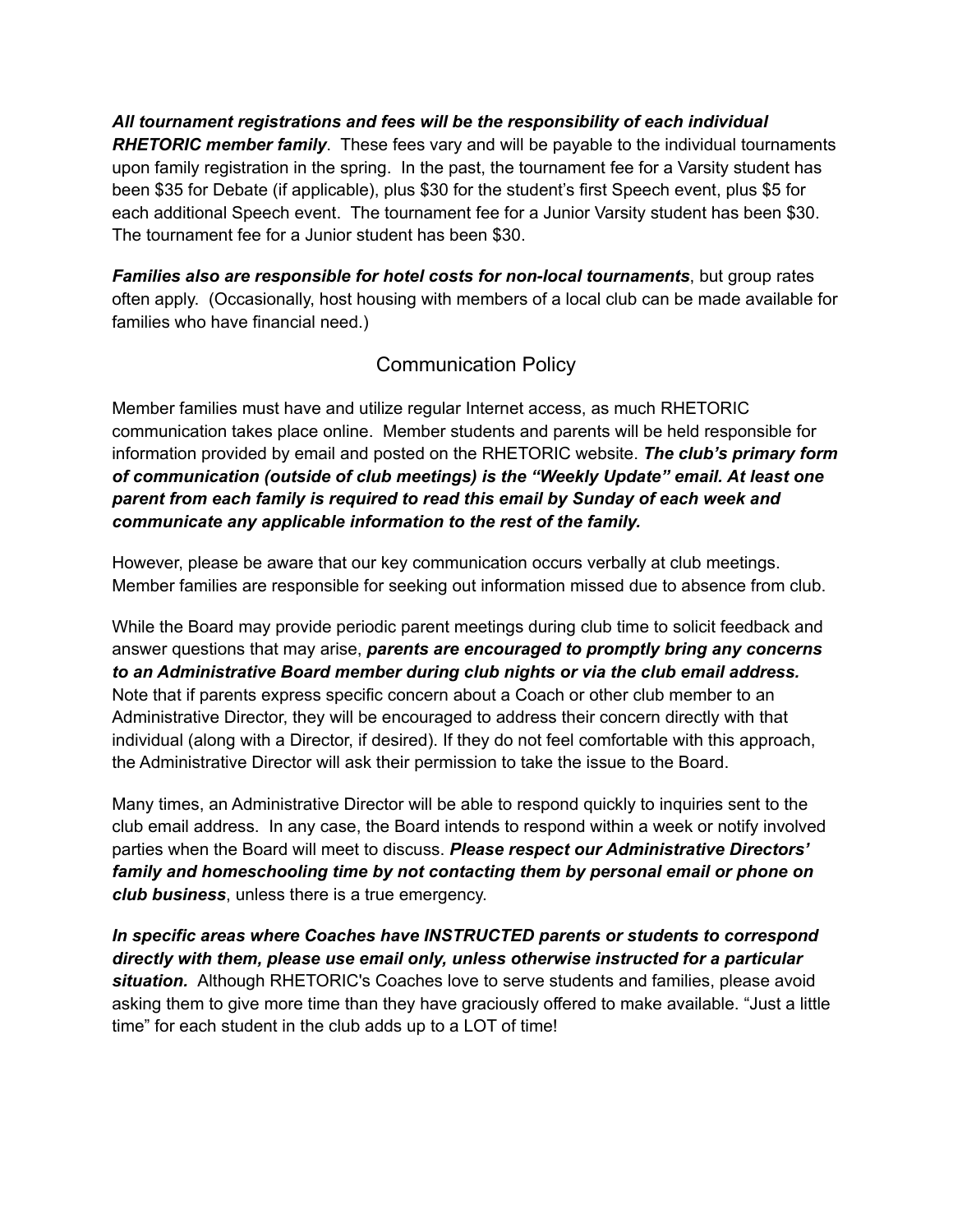New families are each given a mentor family to assist them with the many questions that arise when new to club. *New families should direct questions and concerns to their mentor family first.*

### Photography Policy

Parent volunteers and non-member adult volunteers give their express permission for the compensation-free use of their and/or their minor children's photograph(s), brief video clips, and first names for public promotion of the club and/or league. These images may be used in print or online publications, presentations, or websites. However, last names of individuals will not be attached to the photographs or video clips unless express written permission for a particular use is obtained.

### Weather Policy

The Directors will determine whether a RHETORIC meeting is to be canceled due to inclement weather no later than two hours prior to meeting time. Notification will be made to all member families via email and on the website. Please check email or the website before coming to club if the weather appears uncertain. For your family's safety, please also rely on your own judgment of the conditions in your area.

#### Contact Information

| <b>RHETORIC website:</b> | rhetoricclub.org                                                                                                                                                                                                                                                                                                                                                                                       |
|--------------------------|--------------------------------------------------------------------------------------------------------------------------------------------------------------------------------------------------------------------------------------------------------------------------------------------------------------------------------------------------------------------------------------------------------|
| RHETORIC email account:  | board@rhetoricclub.org (contacts the Administrative Directors,<br>who forward on to other Directors as needed)                                                                                                                                                                                                                                                                                         |
| RHETORIC photo sharing:  | rhetoric.shutterfly.com                                                                                                                                                                                                                                                                                                                                                                                |
|                          | Individual members: Personal information regarding member<br>families will be available on the password-protected section of the<br>RHETORIC website. Please keep your family's contact information<br>current. Members may NOT share their password to the<br>RHETORIC website (or any information contained in the<br>password-protected section of the website) with anyone outside of<br>RHETORIC. |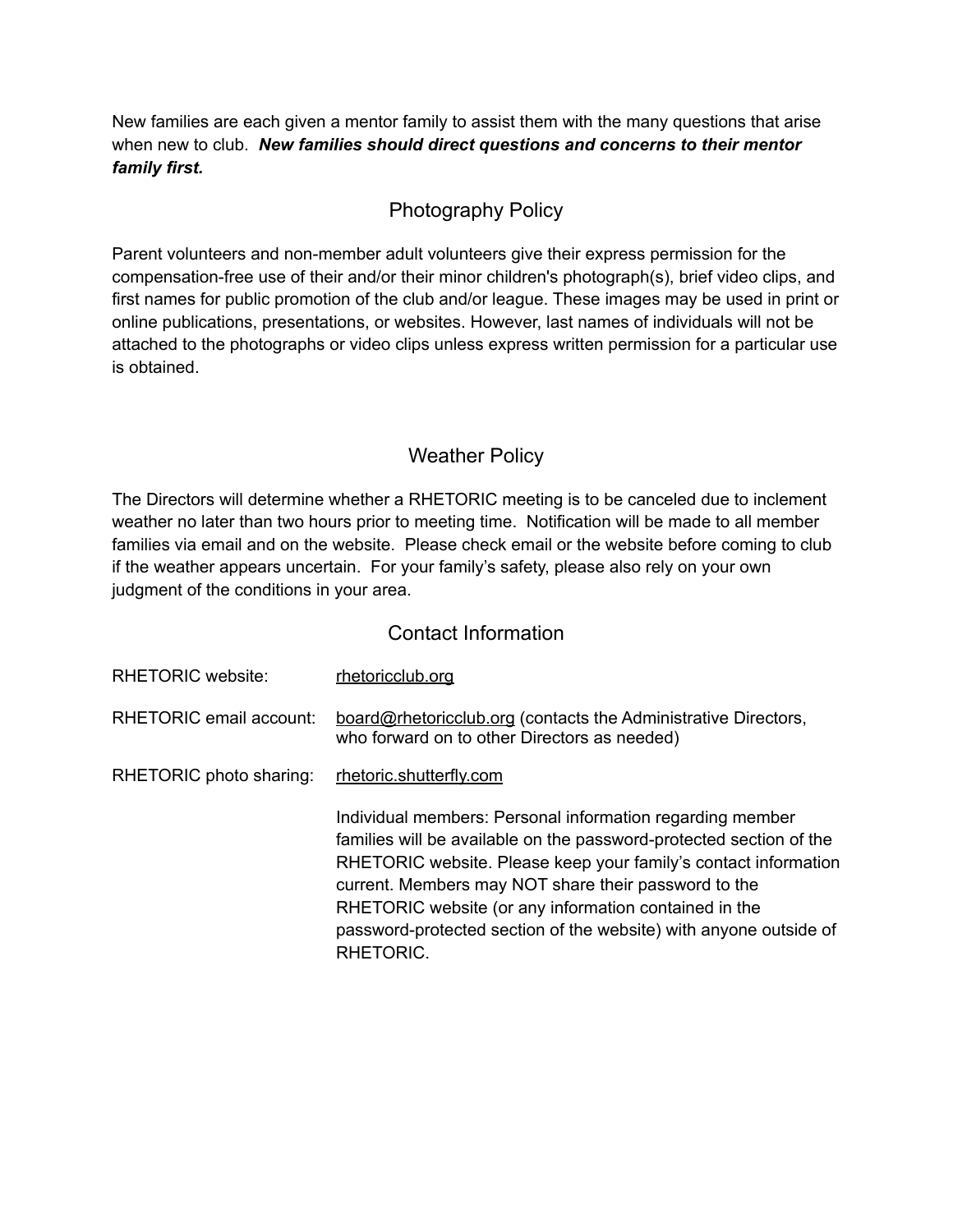# Appendix A: CCA Code of Conduct

For Members of Christian Communicators of America (CCA), and those attending CCA tournaments:

The Standard

1. The conduct of the leaders, parents, coaches, and participants who attend a CCA event or who associate themselves with CCA will be guided by Biblical principles.

2. Everyone associated with a CCA event will be treated with, and will treat others with, respect before, during, and after rounds, regardless of the outcome.

3. Language will be wholesome, and Christ honoring. No crude or vulgar language or conduct will be tolerated.

4. In order to show respect for the activity, opponents, and judges, professional business attire is required for all CCA participants. All clothing shall be modest.

For men, this means modestly cut business suits or blazers with modestly-fitted slacks, shirt, tie, and dress shoes. (Suit jacket is optional for Jr and JV boys.) Professional grooming for men includes being clean shaven or having neatly groomed beards and/or mustaches.

For ladies, this means modestly cut and modestly fitted pant or skirt suit (the hem line should fall below the knee), no form fitted shirts or exposed midriffs, and professional close-toed shoes. For Individual Events, dresses are permitted (the hem line should fall below the knee). Professional grooming for ladies includes hair, jewelry, and makeup.

Parents, coaches, participants, and siblings at competition events are expected to dress appropriately. Participants no longer competing will stay in competition attire through the award ceremony. The Tournament Director shall have final authority as to whether or not these standards have been met.

5. Cheating, plagiarism, and deception will not be tolerated.

6. Physical violence or abuse will not be tolerated.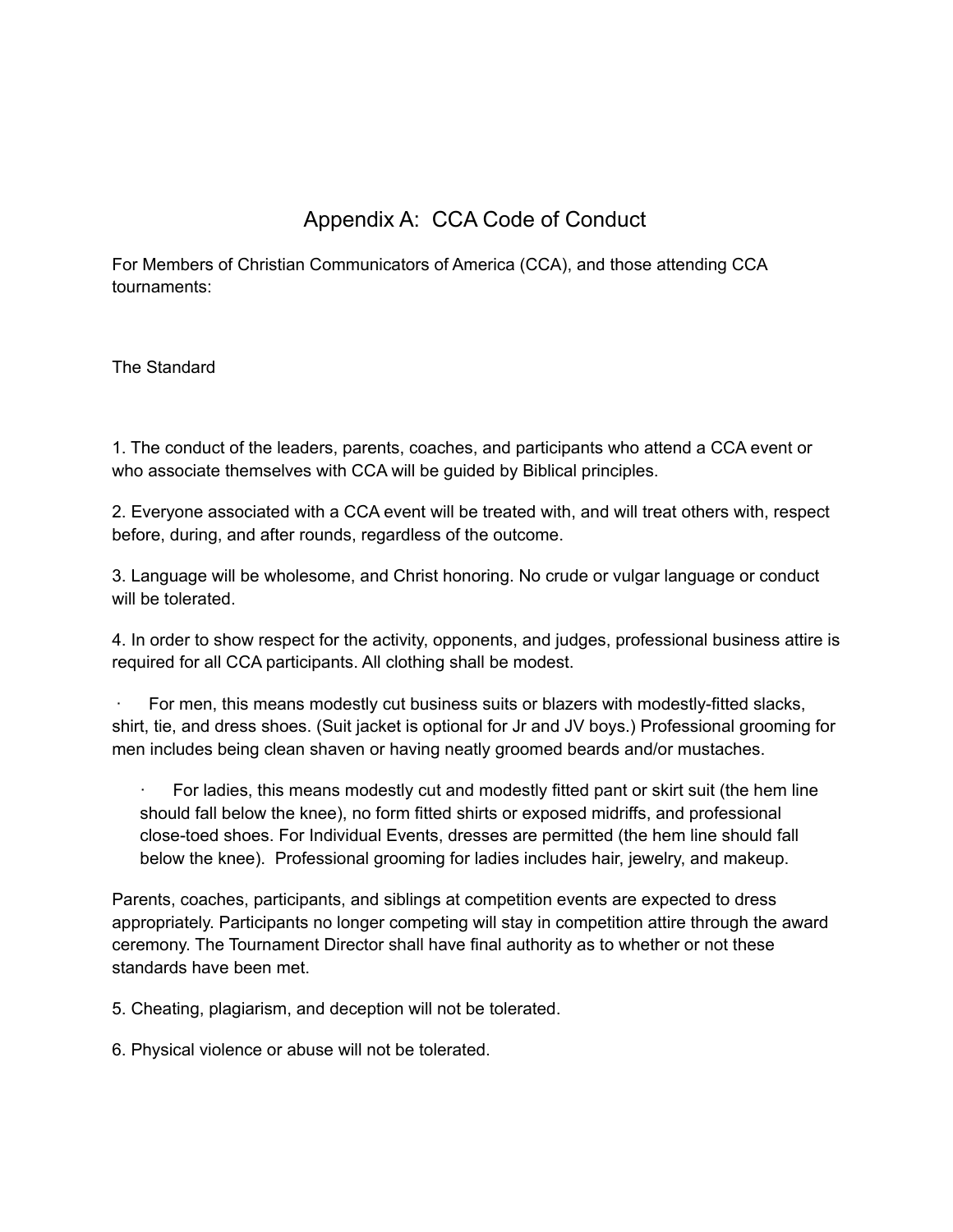7. CCA events are not appropriate venues for physical displays of affection between unmarried couples.

8. Facilities used during CCA events will be treated with respect and care. Any damage to facilities, regardless of the magnitude of the damage, will be reported to CCA leadership.

9. Students, parents, and coaches will acknowledge the authority of the judge in competition and will accept the judge's decision as final and correct.

10. Parents will make every effort to have at least one parent present at all CCA events when the child is competing.

11. Parents and participants agree to submit to the authority of the CCA leadership during CCA events and with respect to CCA-related issues.

12. Parents will be the first line of enforcement of this code of conduct as it relates to their children. All people associated with CCA are expected to ensure that this code is honored.

#### Handling Offenses

In the event that an offense occurs, Matthew 18:15-17 will be the guiding Scripture. Please follow these steps: start privately, then, if necessary, involve one or two witnesses, and finally, if it becomes necessary to go before the group, the CCA board will be involved. Since gossip is also a sin, refrain from discussing any offenses with anyone not involved. Actions that stray from Biblical principles will be reported to CCA leadership for resolution.

Christian Communicators of America 4.0.1\_08

(used with permission)

# Appendix B: CCA Statement of Faith

We believe the Bible, both Old and New Testaments, to be the inspired, inerrant and infallible Word of God, and the final authority for faith and life. (2 Timothy 3:16)

We believe that there is one God, eternally existent, in one essence, yet three co-equal persons, the Trinity: Father, Son, and Holy Spirit. (Ephesians 4:4-6, Matthew 28:19, John 14:9-11, John 15:26).

We believe in the deity of our Lord Jesus Christ (Matthew 16:16, Mark 8:27-29, Luke 9:18-20), His virgin birth (Luke 1:29-35), His sinless life (1 John 3:5), His miracles (Acts 2:22, John 3:2), His vicarious and atoning death through His shed blood (Romans 3:25, 1 Timothy 2:5-6, l Peter l:l8-l9), His bodily resurrection (l Corinthians 15:3-5), His ascension (Luke 24:50-53, Acts 1:9-11), and His personal return in power and glory (Acts 1:11, John 14:2-3).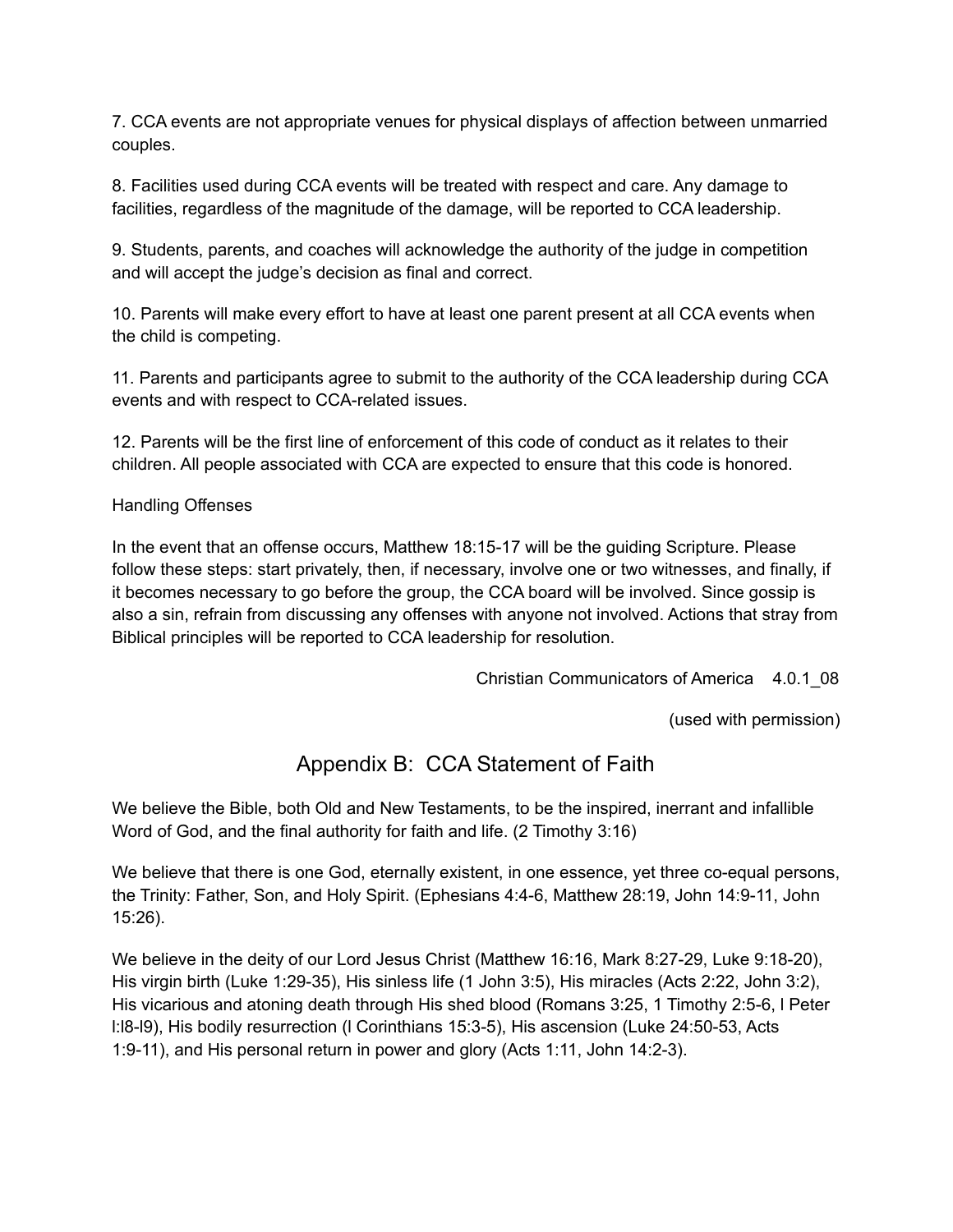We believe in the bodily resurrection of all men; the saved to eternal life, and the unsaved to judgment and everlasting punishment (John 5:28-29, John 5:24).

We believe that all men are sinful by nature, and that salvation is the gift of God given to man by grace and received by personal faith in the Lord Jesus Christ (Romans 3:22-24).

We believe that we should live in such a manner as to not bring reproach upon our Savior and Lord (Matthew 5:16, Philippians 1:27).

We believe it is our obligation as believers to witness by life and word to the truths of the Gospel and proclaim these truths to all mankind (Matthew 28:19-20).

Christian Communicators of America \_08

(used with permission)

# Appendix C: CCA Mission and Vision

Christian Communicators of America (CCA) has established a mission statement with two primary purposes in mind: first, to explain to those outside the organization the purpose of CCA; and secondly, to continually remind everyone within the organization of that purpose. The second purpose is the more important of the two: historically, all kinds of organizations have strayed from the intended purpose envisioned by their founders. Additionally, the mission statement of CCA guides the current leadership team and is expected to do so for leaders of this organization in the future. It also establishes mutual expectations between the organization and the constituents that interact with CCA.

To understand CCA and its role, the mission statement must be understood. It is as follows:

**"The mission of Christian Communicators of America (CCA) is to assist parents who are home educating their children with the development of communication and critical thinking skills, equipping these children to be faithful servants of the Lord Jesus Christ by preparing them to give a defense of their faith to everyone who asks for a reason for the hope that is within them, and to do so with grace, seasoned with salt."**

The following concepts are incorporated into this mission statement:

**Parents:** While CCA provides a forum for the development of students, the primary constituents that CCA seeks to serve are the parents. CCA believes that it is the parents' responsibility to educate and to develop character in their children. CCA does not usurp or assume this parental responsibility. CCA exists to help in this regard and expects parental involvement in all CCA events.

**Home Education:** CCA serves the home education community. While the skills acquired through participation in CCA events are no doubt desirable to students being educated in other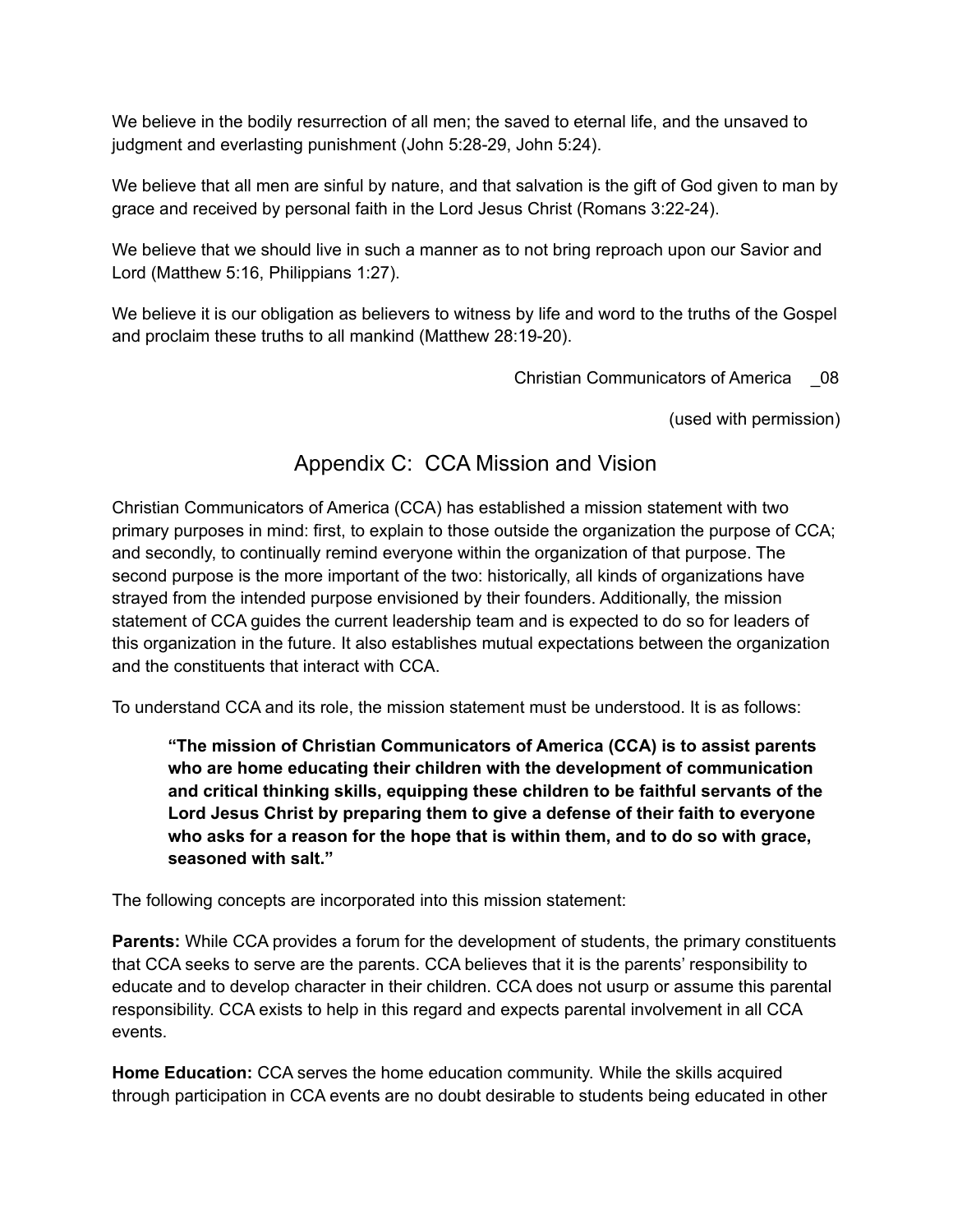learning environments, CCA activities are for home-educated students. For the purposes of participation in CCA, home education is defined as an education where, by affirmation of the parent or guardian, the student is receiving an education in which the parents or legal guardians determine the scope and sequence of academic instruction, provide academic instruction, and determine additional sources of academic instruction.

**Communication Skills:** Competitive speech and debate events can enhance communication skills. Such skills are critical in today's world, especially in business and civic affairs. More importantly, the Bible clearly teaches that the sovereign God of this universe has in His wisdom chosen people to communicate His message to the world. While CCA expects that many of the competitors in the program will use these skills to excel in a wide array of endeavors, the chief purpose behind this training is to use these skills to advance the Kingdom of God.

**Critical Thinking Skills:** It is not enough to simply be an eloquent and effective speaker: the message delivered by the skilled orator is more important than the method and style of delivery. History is replete with examples of individuals with outstanding oratory skills, but who had misguided and incorrect messages. Through speech and debate competition, critical thinking skills can be taught, developed, practiced and refined.

**Faithful Servants:** A skilled, but unfaithful individual adds little value to any endeavor. A skilled, faithful, but arrogant and boastful individual likewise adds little value. Proverbs warns repeatedly about God's displeasure with the proud. Acquiring and perfecting skills can, in some, lead to a lack of humility and the loss of a servant-like attitude. While core technical skills are developed, CCA will simultaneously seek to instill in the students a desire for the attitude of a faithful servant.

**Lord Jesus Christ:** CCA is a distinctively Christian organization, adhering to the Biblical teaching that Jesus Christ is the only begotten Son of God, the God-man who lived, died, and rose again, and who lives today. "At the name of Jesus every knee will bow…and every tongue confess that Jesus Christ is Lord" (Philippians 2:10-11).

**Defense of Their Faith:** Believers, in I Peter 3:15, are admonished to "…always be ready to make a defense to everyone who asks you to give an account for the hope that is in you…" The Christian should always be prepared to provide such an answer, and yet, do so "…with gentleness and respect." Competitive events and a desire to win may conflict with the goals of gentleness and respectfulness. CCA will encourage students to develop these attitudes along with their oratory skills.

**Grace and Salt:** Paul issues a similar challenge in Colossians 4:5-6. Believers are to "…make the most of every opportunity." Their conversation is to always be "full of grace, seasoned with salt, so that you may know how to answer everyone." CCA will strive to prepare students to make the most of every opportunity and to do so in a gracious manner in order to bring glory to God.

In addition to its mission statement, CCA has established the following vision statement: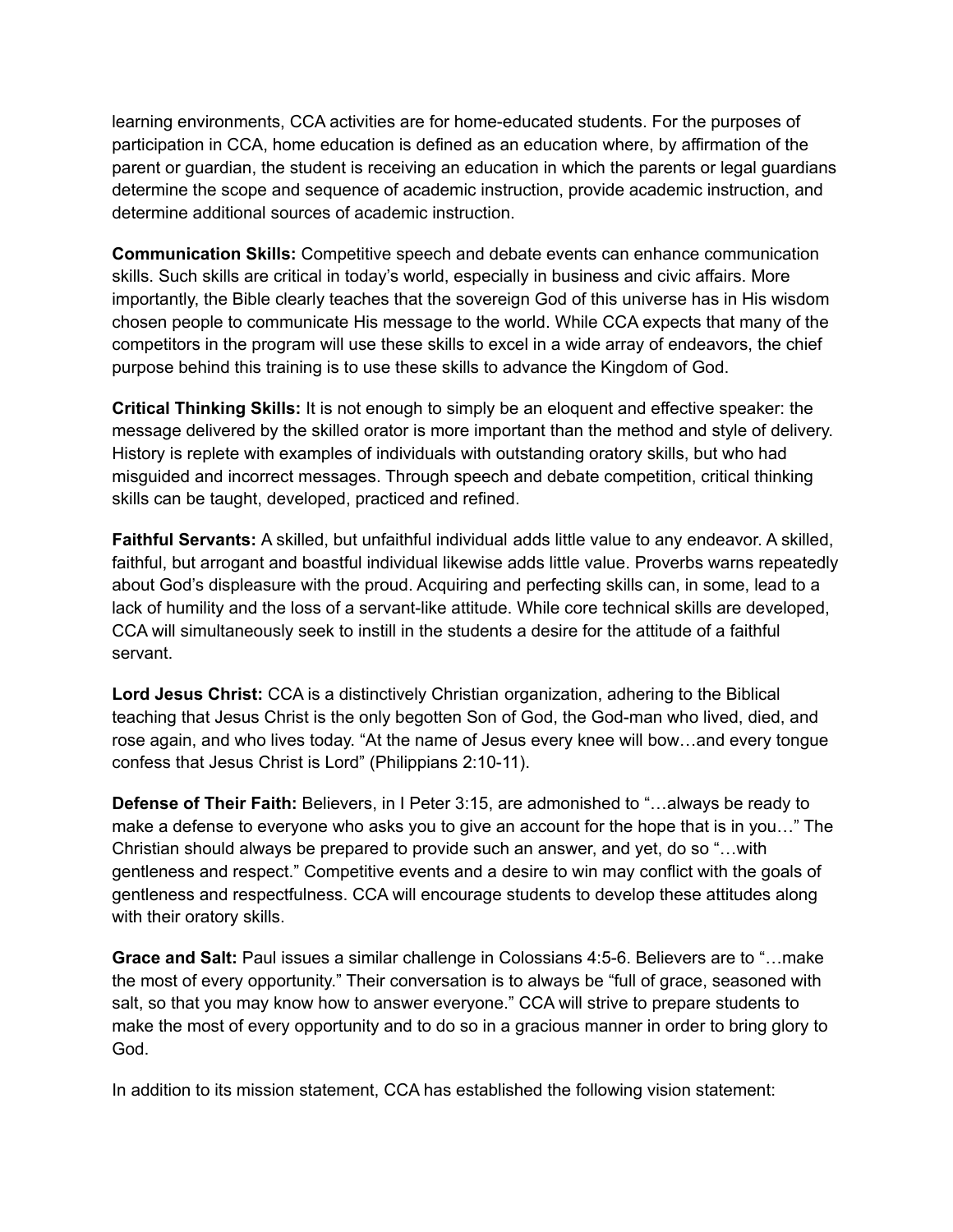**"To accomplish this mission CCA will provide opportunities for the above stated home educated children to participate in competitive speech and debate tournaments where an emphasis will be placed on excellence in speech, critical thinking from a Biblical worldview, and Christ-like character development. Students will be encouraged to recognize and develop their God-given gifts, to work as unto the Lord, to acknowledge God's sovereignty in all events, and to give God the glory in all that is done."**

Several aspects of the vision statement are common with the mission statement and require no further amplification. Below, phrases unique to the vision statement are explained:

**Excellence in Speech:** Colossians 3:23 challenges the Christian as follows: "Whatever you do, work at it with all your heart…." Aside from the competitive aspects which encourage excellence for those motivated by such, CCA will seek to instill in the students a desire to obtain excellence in all that is done.

**Critical Thinking from a Biblical Worldview:** It is not enough to be a good communicator—the message itself is critical. A Christian's message and life must be consistent with Biblical thought. In Deuteronomy 8:3, Moses reminded his people that God had sought to teach them that man is to live "...on every word that comes from the mouth of the Lord." Integrating the principles of Scripture into everyday thinking in the 21st century is not an easy task. While CCA expects that Bible training will be conducted primarily by the family and local church, in tournaments, students will have the opportunity to exercise and refine these critical thinking skills.

**Christ-like Character Development:** At CCA tournaments, Christ-like character is emphasized. This may take many forms, including: 1) showing respect toward other competitors, parents, judges, and siblings; 2) dealing honestly and forthrightly with evidence; 3) showing humility; and 4) being thankful, regardless of the outcome of the round, that is, to "give thanks in all circumstances, for this is God's will for you in Christ Jesus." (I Thessalonians 5:7). Christ-like character development is held by CCA as a higher goal than the development of speech and debate skills. In I Samuel 16:7, God Himself reminded Samuel that He has different standards: "Man looks at the outward appearance, but the Lord looks at the heart." CCA is concerned with the student's heart.

**Recognition and Development of God-given Gifts:** The competitors must first recognize that their gifts, whether great or small, are God-given. This recognition places them on a path of humility and service that God can use. The competitive environment can actually encourage the opposite effect: 1) those who win tournaments can easily become proud and boastful, arrogant and puffed up; and 2) those who do not win can become discouraged and disgruntled, complaining and bitter. CCA believes it is possible in tournaments to minister to both groups, and to encourage the students to recognize and develop their own unique God-given gifts. Further, CCA encourages older and more experienced competitors to help younger students in a servant-like manner, using their gifting to help others.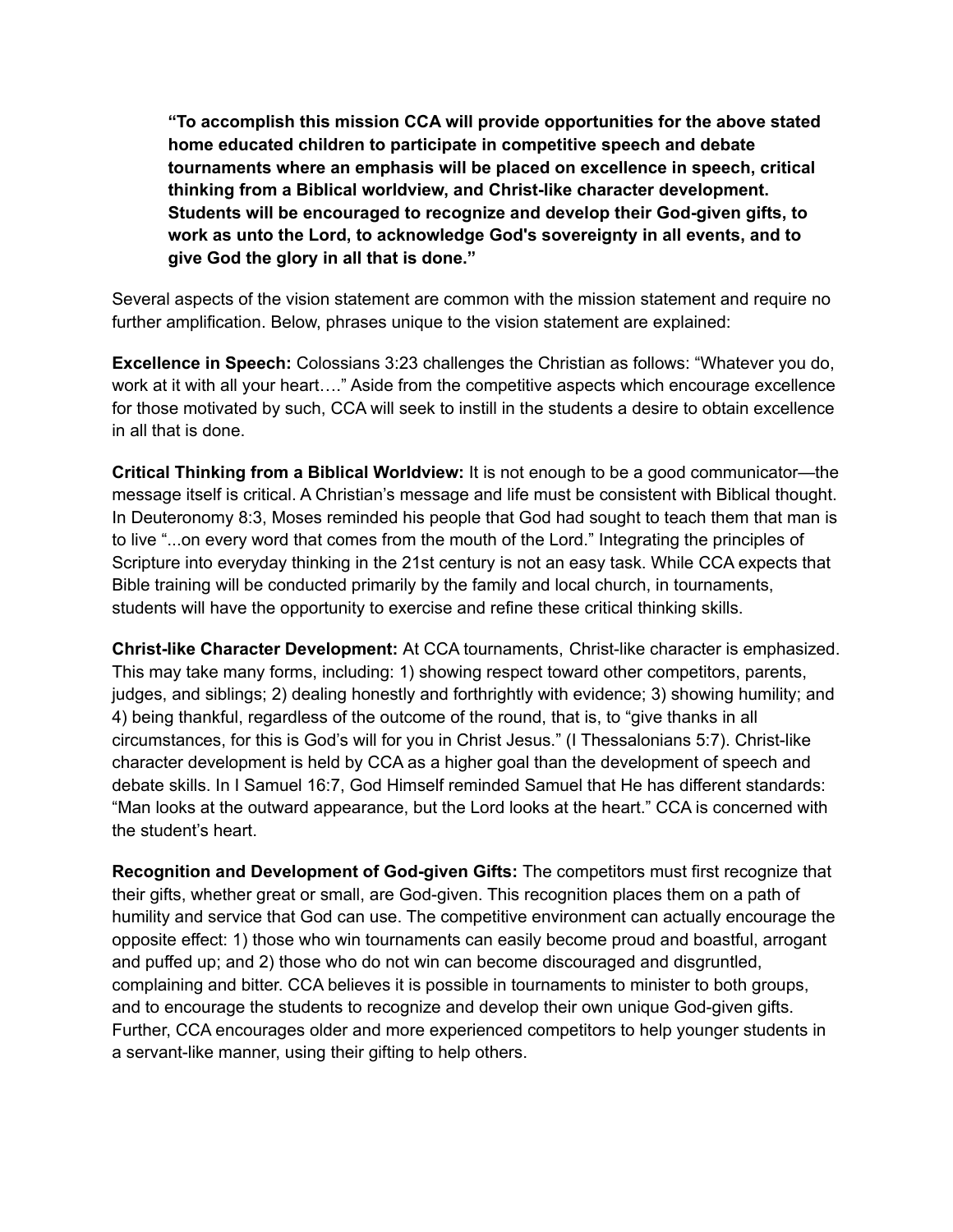**Work as Unto the Lord:** Colossians 3:23, previously mentioned in the context of excellence, also instructs believers to do everything "…as working for the Lord, not for men." When performing tasks as unto the Lord, God-given talents and abilities are used as intended by the Creator. While Scripture is filled with admonitions against prideful attitudes, perhaps none is more vivid than Proverbs 6:16 where one of the seven detestable items includes "haughty eyes". At CCA tournaments, the competitors will always be encouraged to look upward.

**Acknowledgement of God's Sovereignty:** Another life lesson that must be learned is that God's omniscient sovereignty applies to all the events of man and nature. In winning and in losing, competitors at CCA tournaments are encouraged to recognize God's sovereignty: in the record, in the comments of the judges, and in the feedback from coaches and parents. As recorded in Genesis 50:20, Joseph was able to look back at his life, and even the actions of his brothers, and declare to them that "…God intended it for good to accomplish what is now being done, the saving of many lives." Competitors are encouraged to see God's hand in the outcome of events as did Joseph.

**Giving God the Glory:** After the first two commandments, as recorded in Exodus 20:5, God declares "…for I, the Lord your God, am a jealous God…" This is, of course, fully consistent with His displeasure with the proud and boastful: He will not be usurped. The arrogant directs praise to himself; the servant directs glory to God. Tournaments that distribute awards to the winners create a situation wherein God can be robbed of His glory. Scripture also teaches, however, that there is a season for everything: a time to laugh, and a time to mourn (Ecclesiastes 3:1). Winning a tournament is a joyous time, one for celebration. The goal is to exhibit the proper attitude, not to suppress either the joyful celebration or to ignore a disappointment. Students, particularly those talented individuals who find themselves frequently being recognized, must learn to live out James 4:20 "Humble yourselves before the Lord, and He will lift you up." At CCA tournaments, competitors and parents are all encouraged to proclaim, "To God be the glory, great things He has done."

The principles incorporated in the Mission and Vision Statement guide CCA in deciding the nature of the competition to be offered, how tournaments are to be run, and how to interact with students, parents and judges. Parents who share these values and who are striving to develop them in their children are welcomed and encouraged to become a part of CCA and to participate in CCA events.

Christian Communicators of America 11.0.1 15

(used with permission)

### Appendix D: CCA Speech and Debate Program

There are a variety of competitive speech and debate programs in which young people may participate. While the programs may have some similarities, there are often philosophical differences. Such differences need not be the cause for disputes, rivalries, or factions among programs. Rather, constituents should examine the various program offerings, to determine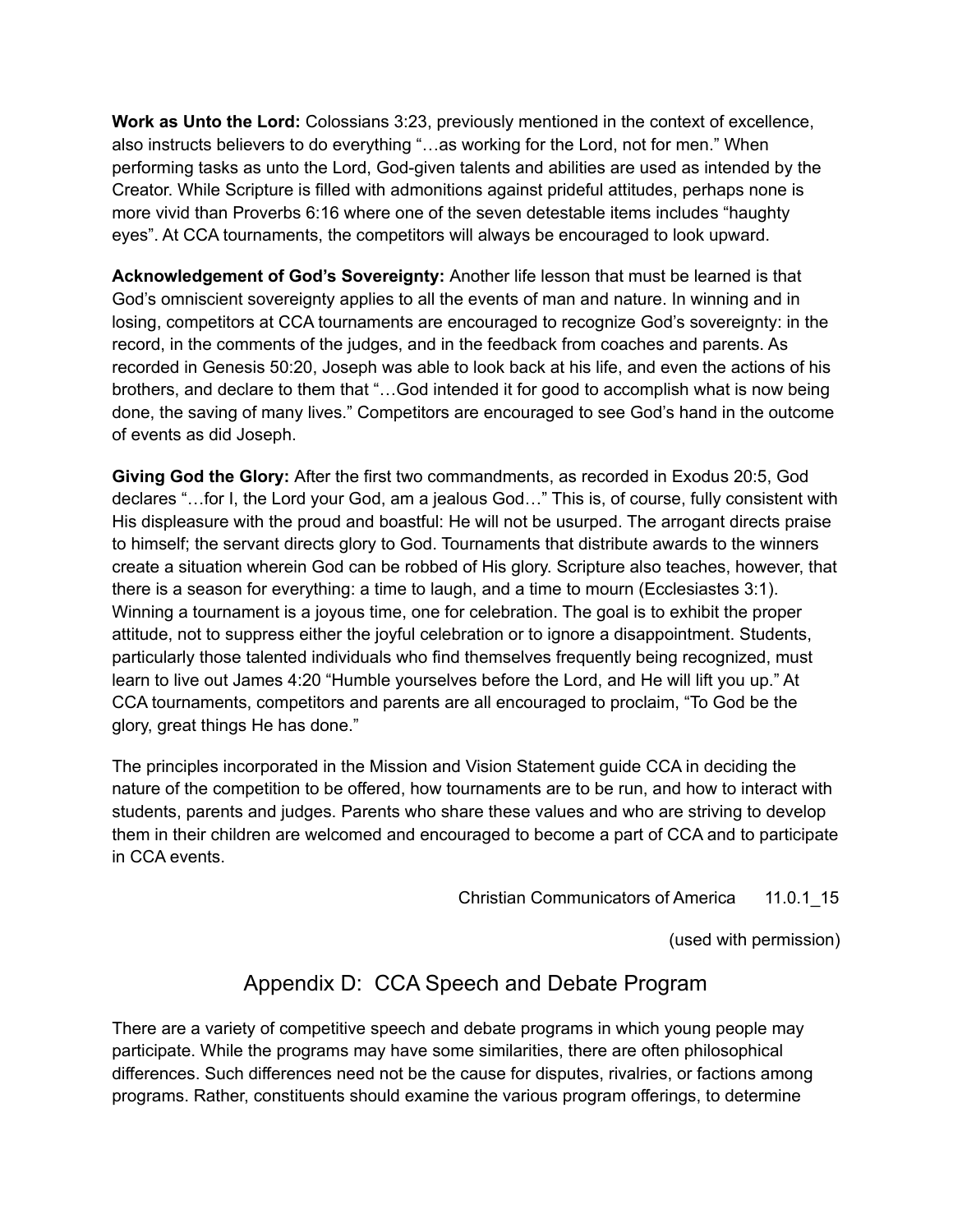which will best accomplish the purposes sought by the participants. This document explains what is done in the Christian Communicators of America (CCA) program, and why it is done, so that reasoned people are able to make informed decisions.

To understand the CCA program, one needs to understand the CCA Mission and Vision document. If that document has not yet been reviewed, the reader is encouraged to review it before reading any further.

A Christian Focus: The CCA Speech and Debate Program is marked with an obvious, overt, and unabashed Christian focus based upon a conservative interpretation of the Holy Bible. The CCA Statement of Faith explains CCA beliefs. As a result, CCA tournaments are marked, in part, by:

> Devotional presentations with challenging messages from God's Word Prayer Singing of Psalms, hymns and spiritual songs Fellowship of parents and competitors Ongoing challenges to encourage godly living A focus on Christian character (amplified below) Distinctively Christian Individual Event categories (amplified below) An emphasis on a Biblical worldview in all events (amplified below)

"Christian" is not simply the first part of CCA's name; it is the embodiment of why CCA exists.

Christian Character: CCA recognizes that competitive events can foster negative consequences: undesirable attitudes can be created, and unfriendly rivalries can be established. Yet, the same competitive events can be used to encourage excellence and to drive competitors to mutually higher levels of performance. CCA also recognizes that the acquisition of argumentation skills, like many other skills, can be used for good as well as for harm. Along with the potential negatives, there are tremendous opportunities for great gain; i.e., confidence can be developed, critical thinking skills can be refined, discernment can be exercised, and the competitor can learn how to respond to wins and losses in a godly manner. Deep friendships have been established between competitors. For these reasons, CCA has established a program that places godly character as the most important trait to be developed in young people.

Few Christians would disagree with the goal of character development; yet, the topic prompts an honest question: "How does CCA seek to achieve the goal of Christian character development?" It begins with a Code of Conduct, signed by the parents and students, which is enforced by CCA. It continues with a Ballot wherein an "ethics" violation over-rules the win-loss aspect of the round. (A student who exhibits poor character-related behavior will not be rewarded with a tournament win.) It continues with CCA leaders, parents, and coaches who pray for and with the competitors. And it includes the hard conversations with violators, encouraging them to recognize areas for improvement.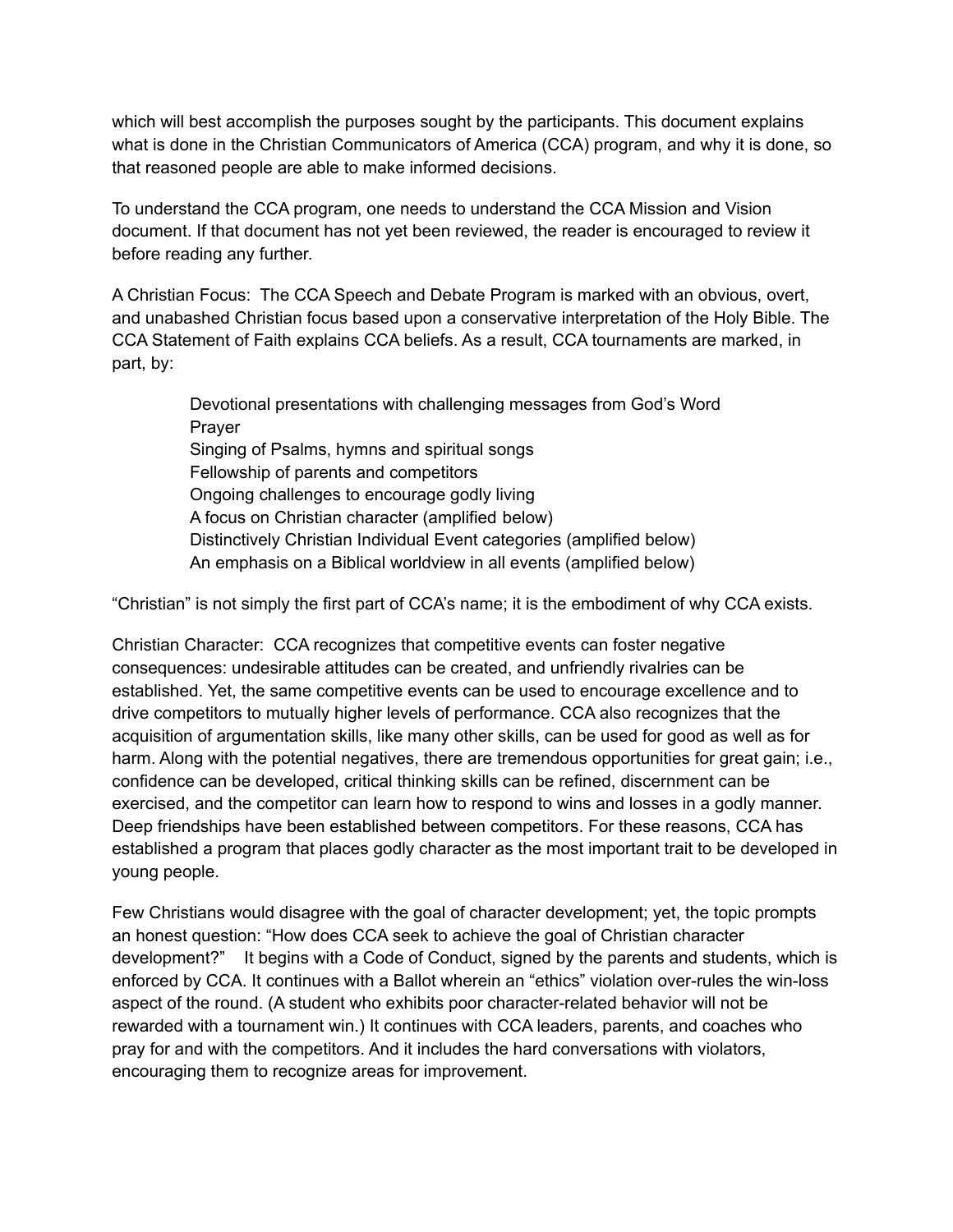CCA recognizes that all believers are "works in progress" and is quick to point out that no one has "arrived". Yet, Christians can, as instructed in Hebrews 10:24 "...spur one another on toward love and good deeds."

Distinctively Christian Individual Event: Each year, CCA selects an event with an overt, specifically Christian focus, such as Impromptu Apologetics. The goal is simple: to offer an event that will encourage competitors to acquire knowledge that will be directly assisting them to "...be prepared to give an answer to everyone who asks (them) to give the reason for the hope that (they) have." (I Peter 3:15).

Competitors will typically find it advantageous to memorize Scripture for this event, something that will stay with them for years. Examining the works of Christian writers helps the students solidify their own beliefs. Experience has shown that family discussions often center on the topics of this event, prompting natural discussion of spiritual issues, as is consistent with the pattern outlined in Deuteronomy 6:7. These discussions have often been life-changing opportunities for participants. Further, observers at these events have been blessed and challenged by the contents of the presentations.

Biblical Worldview: This topic is discussed in the Mission and Vision document, but it is also discussed here in order to show how Biblical Worldview is emphasized in the CCA program.

In Individual Event (IE) categories such as Interpretive and Public Address, the selection of the pieces for memorization and presentation are to be consistent with Biblical truth. Quality literature is replete with examples wherein a wholesome, uplifting, and God- honoring message is presented. Unfortunately, literature also includes messages that are in conflict with Biblical thought. Competitors must learn that they are responsible for examining the message they are to present to see if it is consistent with their beliefs. Selections are not required to specifically present a Biblical message; however, messages inconsistent with this standard are to be avoided.

Limited Preparation events such as Impromptu and Extemporaneous often require the competitor to evaluate an issue and to present an opinion or a perspective. The goal is to evaluate the issue from a Biblical worldview, seeking to discern what Biblical principles would apply. Christian judges can be helpful in encouraging such thinking. CCA recognizes that the primary venue for such training is in the home; and therefore, comments from judges and coaches should be evaluated within the home.

CCA utilizes a mixture of judges, including: 1) community judges that may or may not hold similar worldviews to the competitors; and 2) godly, mature Christians who are able to evaluate the messages presented, and who can offer guidance regarding the appropriateness of the content of the material.

Consistent Judge Training: Speech and debate tournaments are competitive events evaluated by individuals called judges. Such tournaments are conducted under a set of prescribed rules enforced by the Tournament Director. Tournaments do not necessarily duplicate the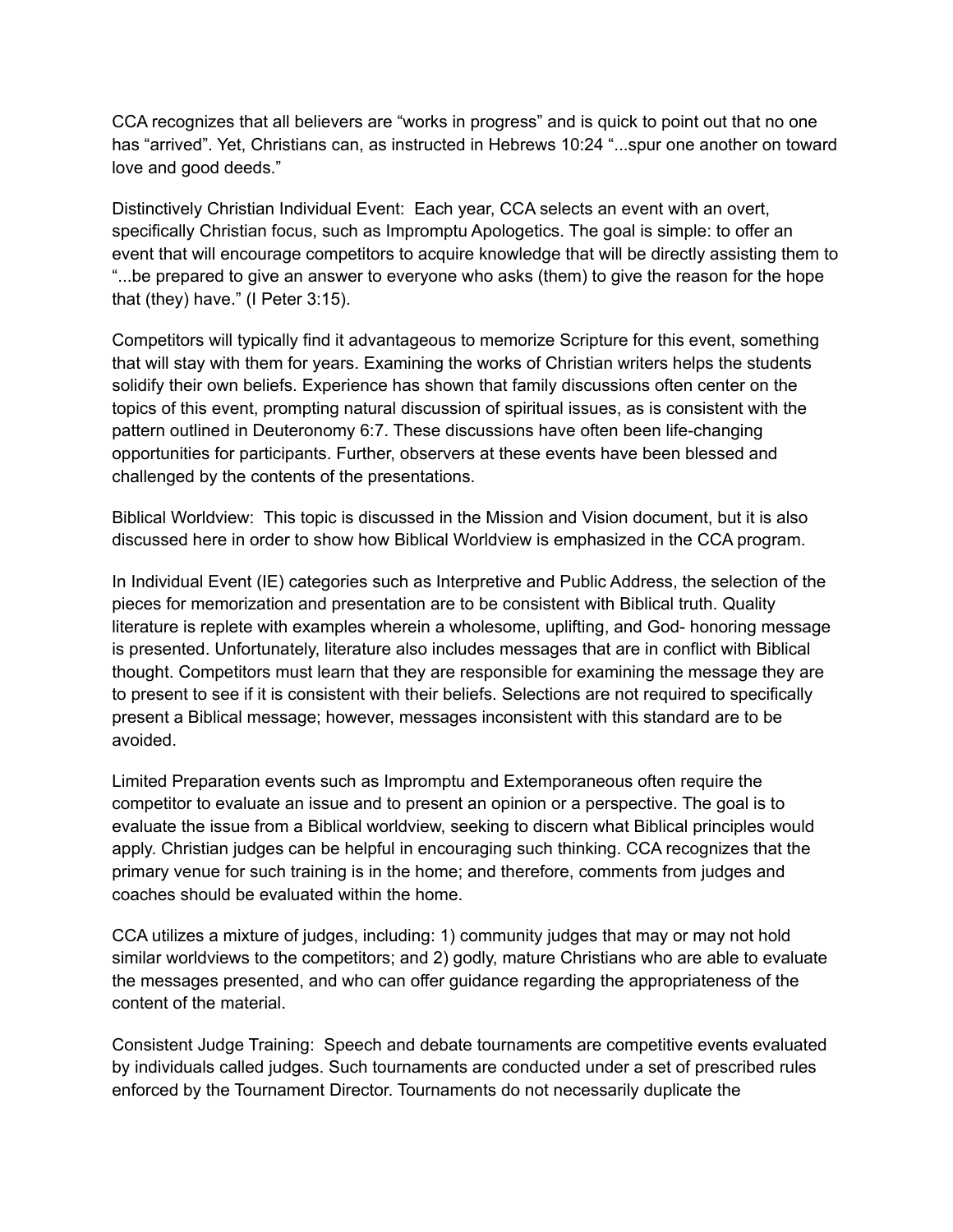communication situations encountered by most people on a day-to-day basis. Debate, for example, is not an activity wherein truth is determined or the perfect policy is discovered. Rather, debate is a construct that has been developed for training the mind in the art of argumentation.

Standards have been established and are expected to be followed by everyone involved in a tournament, including the judge. CCA strives to ensure that judges are consistently trained so that they know the standards and judge accordingly. If a team breaks the rules, the judge should not award that behavior with a win. It is unfair to the rule-abiding team; and it sends the wrong message: "everything is OK as long as you don't get caught". This message, while consistent with much of today's post-modern worldview, is an anathema to the Biblical worldview. CCA welcomes "community" judges but prioritizes the use of "trained" judges.

Individual Events Offerings: CCA leadership offers various Individual Events that are expected to assist the competitors in the development of specific skills. The goal of these events is learning. Too often, competitors enter into and compete in events where their personal strengths are exercised. Not surprisingly, they typically excel in such events. When they enter the same event for the second and third year, they continue to exercise such skills, but the learning may be limited. Each year CCA selects events from different genres, each of which is expected to develop new skills. Events are rotated from year-to-year to encourage competitors to participate in new events, in order to learn new skills.

Family-friendly: Participation in CCA speech and debate tournaments is a significant family commitment, involving commitments of time and financial resources. CCA is committed to tournaments with a maximum length of two days; thus enabling entire families to participate in the events. For many home-educating families, the father is the primary breadwinner, and the mother is the primary educator. CCA believes it is not desirable for tournaments to be "family dividing" events, separating moms, dads, and siblings. Therefore, a two-day tournament schedule makes a commitment more practical for many families; and more importantly, it keeps fathers involved with the education of their children.

CCA has established a "junior" division, allowing siblings from the age of five years old to compete in their own speech events. The program is safe, unthreatening, and fun for the youngsters, enabling them to compete just like their big brothers and sisters. In addition to the opportunity to learn, families are kept together in a healthy way.

Traditional Debate Criteria: Traditional debate requires the winning team to win (or "carry") four "stock issues". Much discipline is required to debate: arguments can only be raised at certain points; and when an argument is dropped, the opponent wins on that particular issue. Arguments are to be supported by evidence, not simply the debater's opinion, no matter how eloquently and persuasively the point is presented.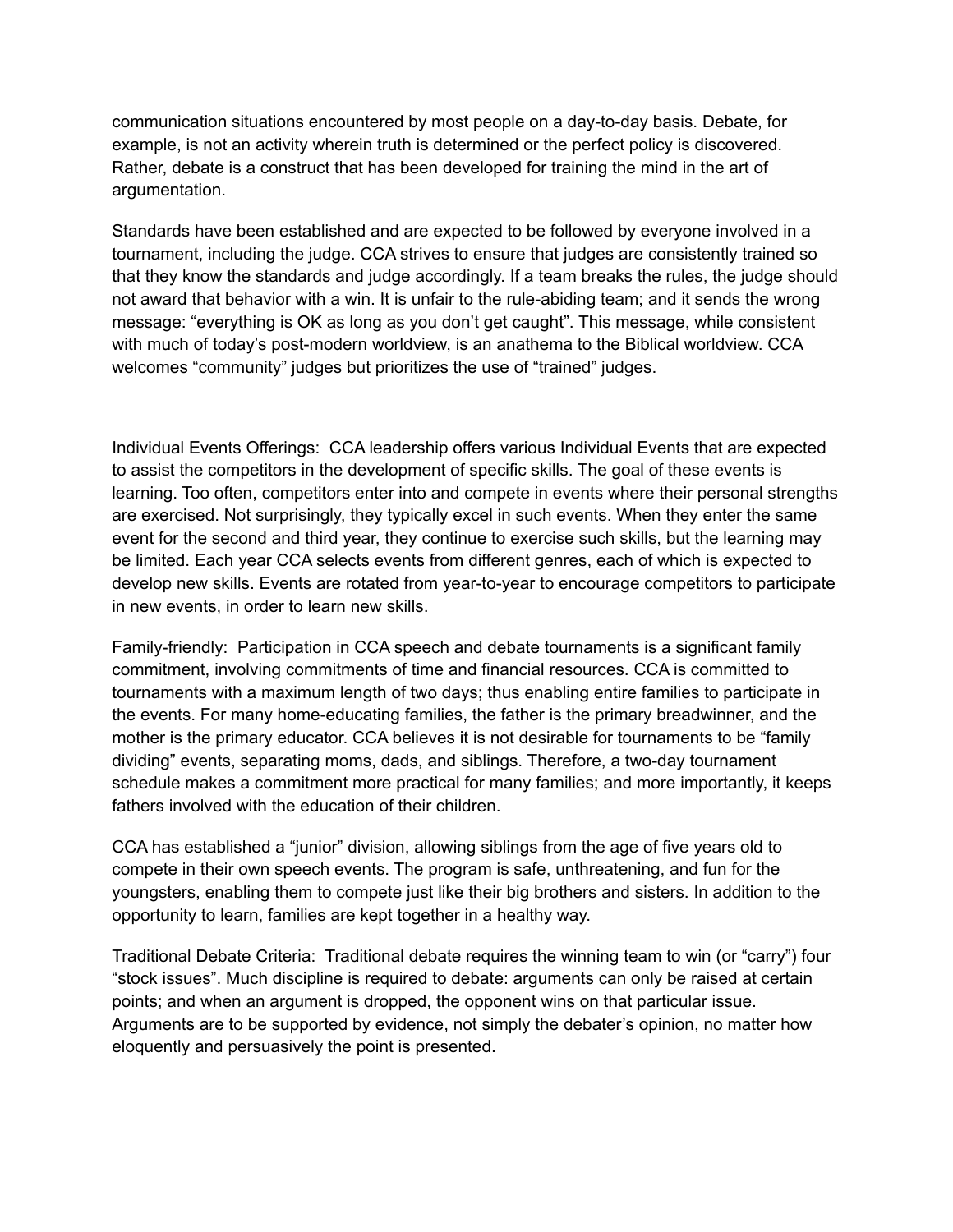At CCA tournaments, the traditional criteria of carrying all four stock issues will be the primary basis for determination of the win, except when there is an ethics violation. Judges are trained to make their decisions on these criteria and on the content of the round, not the eloquence of the speakers alone Assertions without evidence are to be rejected by judges as mere claims. Non-conformance with the protocol of debate procedures is unacceptable, and CCA has implemented policies to minimize these practices.

CCA desires that students compete within a defined "arena", that is, within a set of agreed upon boundaries. Although there are other legitimate forms of debate, certain forms have been disallowed by CCA—not because they are necessarily wrong or harmful, but because they are outside the prescribed "arena". For example, kritics and counter plans are specifically disallowed. Acceptable case structures are also specifically defined. In defining the boundaries, competition is enhanced and learning is encouraged.

A Balanced Program: Participation in speech and debate competition can be a time-consuming venture. Successful debaters, in particular, may spend untold hours doing research, developing their case, and critiquing other cases. Superficially, this may seem like the home educating parent's dream--self-motivated students spending hours upon hours in the pursuit of knowledge. However, balance in life is important, and a student's schedule should include time for other activities deemed important by the family, including local church involvement, physical activities, other academic subjects, social time, community service, and family life.

CCA has specifically limited the length of the competitive season to one semester. This permits families to concentrate on other issues in an undistracted manner for the remainder of the year. CCA also offers a limited number of IE categories in order to control the commitment of time necessary for participation. Finally, the scope of the debate resolution has been deliberately limited so that the competitor is only required to research a limited number of potential negative cases. CCA believes these constraints will permit the development of the desired skills and will, concurrently, allow the student to participate in other worthwhile ventures.

Evidence Books Disallowed: In some debate programs, it is possible to purchase cataloged evidence, which addresses the resolution and that has facts supporting various positions. CCA believes that learning how to acquire such data is an important skill that is best learned by researching firsthand. Accordingly, CCA does not allow the use of evidence books. It requires the competitors to be responsible for the quality and accuracy of any and all evidence presented in a debate round.

Purchased Affirmative Cases Disallowed: In a manner similar to the evidence books, some programs allow affirmative cases written by others to be available for purchase. CCA believes that the construction of an affirmative case is an important activity that should be the work of the competitor. Purchased cases are prohibited.

There are other "marks" of the CCA program that are not included here, but this list is provided to identify the key characteristics for which this program is known. CCA is striving to help parents as they raise another generation of God-loving and God-fearing men and women who